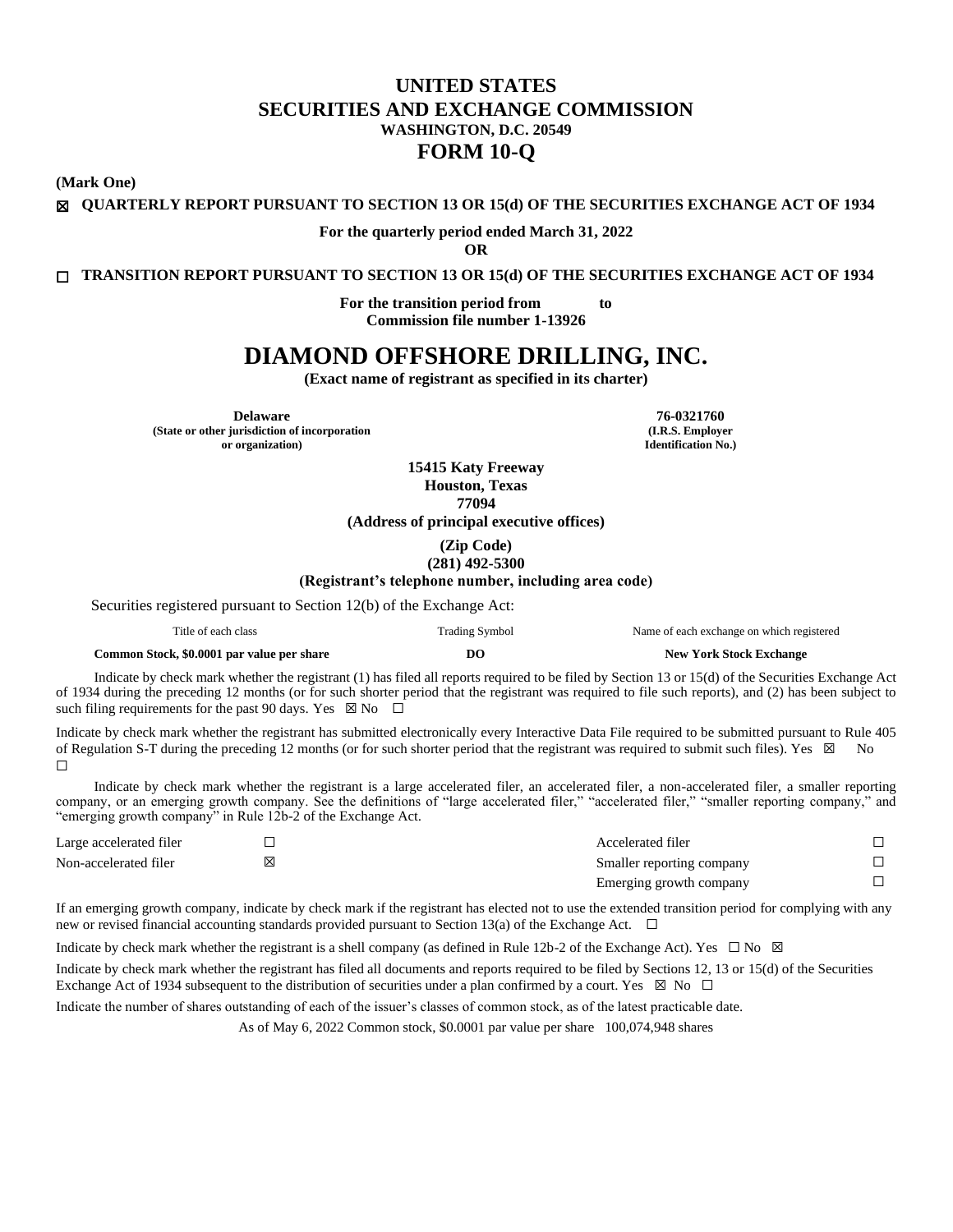# **DIAMOND OFFSHORE DRILLING, INC.**

# **TABLE OF CONTENTS FOR FORM 10-Q**

# **QUARTER ENDED MARCH 31, 2022**

## **PAGE NO.**

<span id="page-1-0"></span>

|                    |                                                                                           | 1                        |
|--------------------|-------------------------------------------------------------------------------------------|--------------------------|
|                    |                                                                                           | 2                        |
|                    |                                                                                           |                          |
|                    |                                                                                           | 3                        |
|                    |                                                                                           | 3                        |
|                    |                                                                                           | 3                        |
|                    |                                                                                           | $\overline{\mathcal{A}}$ |
|                    |                                                                                           |                          |
|                    |                                                                                           | 5                        |
|                    |                                                                                           | 6                        |
|                    |                                                                                           | 7                        |
|                    | <b>ITEM 2. Management's Discussion and Analysis of Financial Condition and Results of</b> |                          |
|                    |                                                                                           | 18                       |
|                    | <b>ITEM 3. Quantitative and Qualitative Disclosures About Market Risk</b>                 | 28                       |
|                    |                                                                                           |                          |
|                    |                                                                                           | 28                       |
|                    |                                                                                           | 29                       |
|                    |                                                                                           | 29                       |
| <b>ITEM</b><br>1A. |                                                                                           | 29                       |
|                    |                                                                                           | 30                       |
|                    |                                                                                           | 31                       |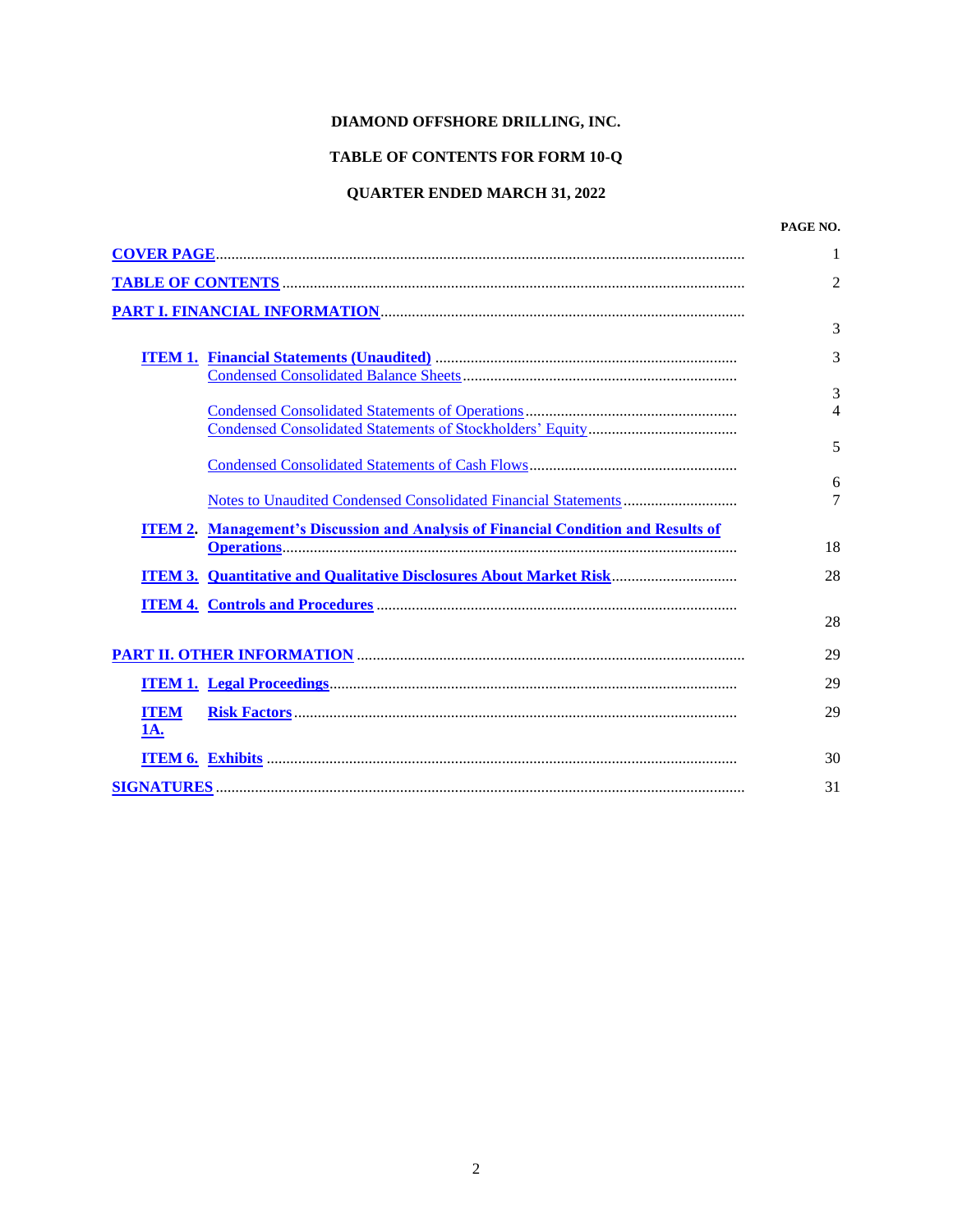# **PART I. FINANCIAL INFORMATION**

# **ITEM 1. Financial Statements.**

# <span id="page-2-1"></span>**DIAMOND OFFSHORE DRILLING, INC. AND SUBSIDIARIES CONDENSED CONSOLIDATED BALANCE SHEETS**

# <span id="page-2-2"></span><span id="page-2-0"></span>(Unaudited)

(In thousands, except par value amounts)

|                                                                            | <b>Successor</b> |                                           |              |            |
|----------------------------------------------------------------------------|------------------|-------------------------------------------|--------------|------------|
|                                                                            |                  | March 31,<br>December 31,<br>2022<br>2021 |              |            |
| <b>ASSETS</b>                                                              |                  |                                           |              |            |
| <b>Current assets:</b>                                                     |                  |                                           |              |            |
| Cash and cash equivalents                                                  | $\mathcal{S}$    | 53,771 \$                                 |              | 38,388     |
| Restricted cash                                                            |                  | 19,202                                    |              | 24,341     |
| Accounts receivable                                                        |                  | 124,998                                   |              | 151,917    |
| Less: allowance for credit losses                                          |                  | (5,572)                                   |              | (5,582)    |
| Accounts receivable, net                                                   |                  | 119,426                                   |              | 146,335    |
| Prepaid expenses and other current assets                                  |                  | 62,275                                    |              | 61,440     |
| Asset held for sale                                                        |                  |                                           |              | 1,000      |
| Total current assets                                                       |                  | 254,674                                   |              | 271,504    |
| Drilling and other property and equipment, net of                          |                  |                                           |              |            |
| accumulated depreciation                                                   |                  | 1,175,357                                 |              | 1,175,895  |
| <b>Other assets</b>                                                        |                  | 82,705                                    |              | 84,041     |
| <b>Total</b> assets                                                        | \$               | 1,512,736                                 | $\mathbb{S}$ | 1,531,440  |
| <b>LIABILITIES AND STOCKHOLDERS' EQUITY</b>                                |                  |                                           |              |            |
| <b>Current liabilities:</b>                                                |                  |                                           |              |            |
| Accounts payable                                                           | $\mathcal{S}$    | 46,365 \$                                 |              | 38,661     |
| Accrued liabilities                                                        |                  | 137,513                                   |              | 143,736    |
| Taxes payable                                                              |                  | 33,942                                    |              | 34,500     |
| Current finance lease liabilities                                          |                  | 16,130                                    |              | 15,865     |
| Total current liabilities                                                  |                  | 233,950                                   |              | 232,762    |
| Long-term debt                                                             |                  | 286,338                                   |              | 266,241    |
| <b>Noncurrent finance lease liabilities</b>                                |                  | 144,280                                   |              | 148,358    |
| <b>Deferred tax liability</b>                                              |                  | 2,462                                     |              | 1,626      |
| <b>Other liabilities</b>                                                   |                  | 107,883                                   |              | 114,748    |
| <b>Commitments and contingencies (Note 8)</b>                              |                  |                                           |              |            |
| <b>Total liabilities</b>                                                   |                  | 774,913                                   |              | 763,735    |
| <b>Stockholders' equity:</b>                                               |                  |                                           |              |            |
| Preferred stock (par value \$0.0001, 50,000 shares authorized, none issued |                  |                                           |              |            |
| and outstanding at March 31, 2022 and December 31, 2021)                   |                  |                                           |              |            |
| Common stock (par value \$0.0001, 750,000 shares authorized; 100,075       |                  |                                           |              |            |
| shares issued and outstanding at March 31, 2022 and December 31, 2021)     |                  | 10                                        |              | 10         |
| Additional paid-in capital                                                 |                  | 949,511                                   |              | 945,039    |
| Accumulated deficit                                                        |                  | (211, 698)                                |              | (177, 344) |
| Total stockholders' equity                                                 |                  | 737,823                                   |              | 767,705    |
| Total liabilities and stockholders' equity                                 | \$               | 1,512,736                                 | \$           | 1,531,440  |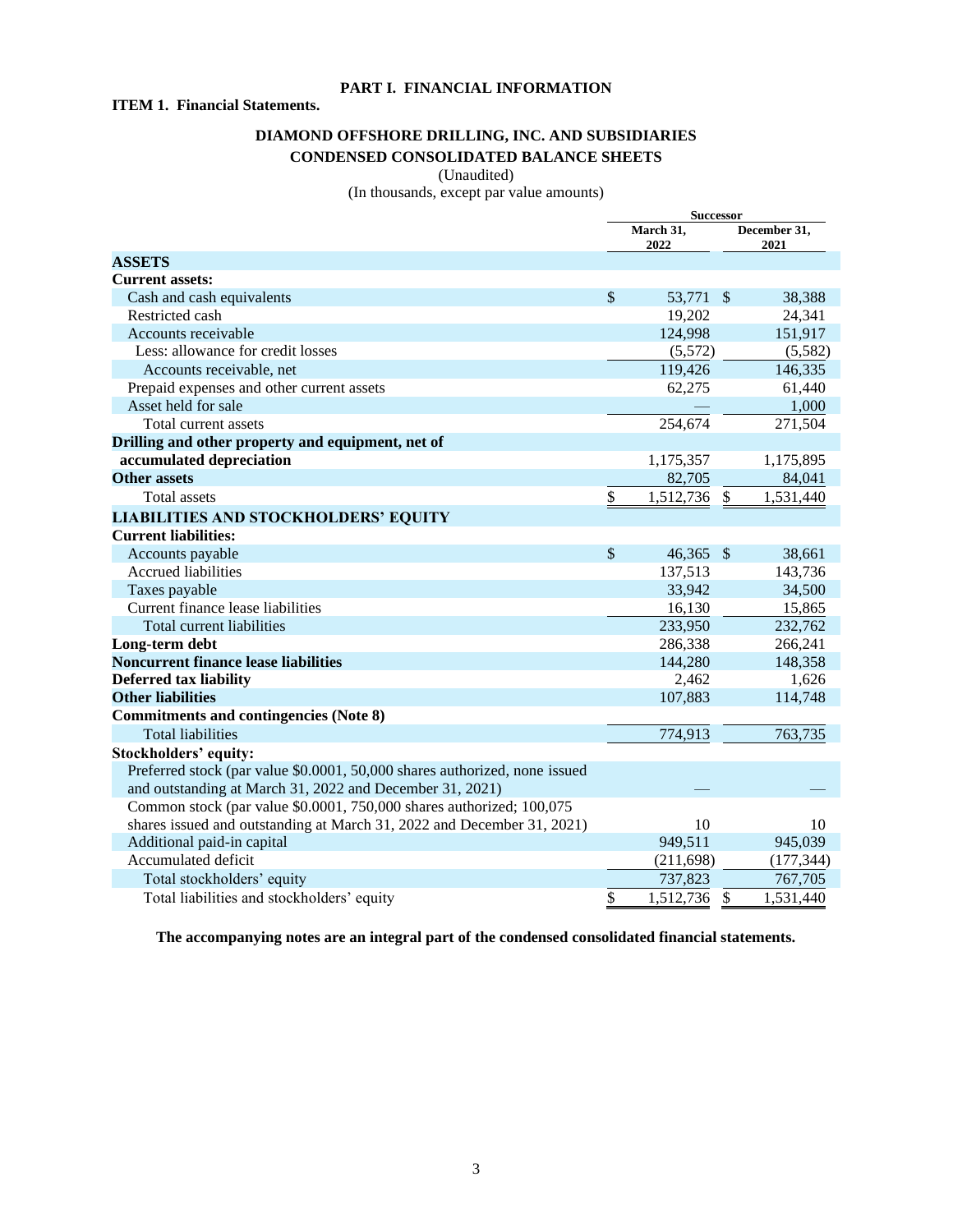# **CONDENSED CONSOLIDATED STATEMENTS OF OPERATIONS**

<span id="page-3-0"></span>(Unaudited)

(In thousands, except per share data)

|                                                                                                                                          |                          | <b>Successor</b>    |                          | Predecessor         |  |  |
|------------------------------------------------------------------------------------------------------------------------------------------|--------------------------|---------------------|--------------------------|---------------------|--|--|
|                                                                                                                                          |                          | <b>Three Months</b> |                          | <b>Three Months</b> |  |  |
|                                                                                                                                          |                          | <b>Ended</b>        | <b>Ended</b>             |                     |  |  |
|                                                                                                                                          |                          | March 31, 2022      |                          | March 31, 2021      |  |  |
| <b>Revenues:</b>                                                                                                                         |                          |                     |                          |                     |  |  |
| Contract drilling                                                                                                                        | \$                       | 150,252             | \$                       | 122,553             |  |  |
| Revenues related to reimbursable expenses                                                                                                |                          | 35,987              |                          | 12,264              |  |  |
| <b>Total revenues</b>                                                                                                                    |                          | 186,239             |                          | 134,817             |  |  |
| <b>Operating expenses:</b>                                                                                                               |                          |                     |                          |                     |  |  |
| Contract drilling, excluding depreciation                                                                                                |                          | 144,902             |                          | 141,573             |  |  |
| Reimbursable expenses                                                                                                                    |                          | 35,613              |                          | 11,837              |  |  |
| Depreciation                                                                                                                             |                          | 26,952              |                          | 74,626              |  |  |
| General and administrative                                                                                                               |                          | 16,732              |                          | 12,366              |  |  |
| Impairment of assets                                                                                                                     |                          |                     |                          | 197,027             |  |  |
| Gain on disposition of assets                                                                                                            |                          | (4,044)             |                          | (5,401)             |  |  |
| Total operating expenses                                                                                                                 |                          | 220,155             |                          | 432,028             |  |  |
| <b>Operating loss</b>                                                                                                                    |                          | (33,916)            |                          | (297,211)           |  |  |
| Other income (expense):                                                                                                                  |                          |                     |                          |                     |  |  |
| Interest income                                                                                                                          |                          | $\mathbf{1}$        |                          | 30                  |  |  |
| Interest expense, net of amounts capitalized (excludes \$28,266 of<br>contractual interest expense on debt subject to compromise for the |                          |                     |                          |                     |  |  |
| Predecessor three-month period ended March 31, 2021)                                                                                     |                          | (8,325)             |                          | (32, 562)           |  |  |
| Foreign currency transaction (loss) gain                                                                                                 |                          | (2,129)             |                          | 625                 |  |  |
| Reorganization items, net                                                                                                                |                          |                     |                          | (35,252)            |  |  |
| Other, net                                                                                                                               |                          | 1,362               |                          | 489                 |  |  |
| Loss before income tax benefit                                                                                                           |                          | (43,007)            |                          | (363, 881)          |  |  |
| <b>Income tax benefit</b>                                                                                                                |                          | 8,653               |                          | 2,200               |  |  |
| <b>Net loss</b>                                                                                                                          | $\overline{\mathcal{E}}$ | (34, 354)           | $\overline{\mathcal{E}}$ | (361, 681)          |  |  |
| Loss per share, Basic and Diluted                                                                                                        | \$                       | (0.34)              | $\frac{1}{2}$            | (2.62)              |  |  |
| Weighted-average shares outstanding, Basic and Diluted                                                                                   |                          | 100,075             |                          | 138,054             |  |  |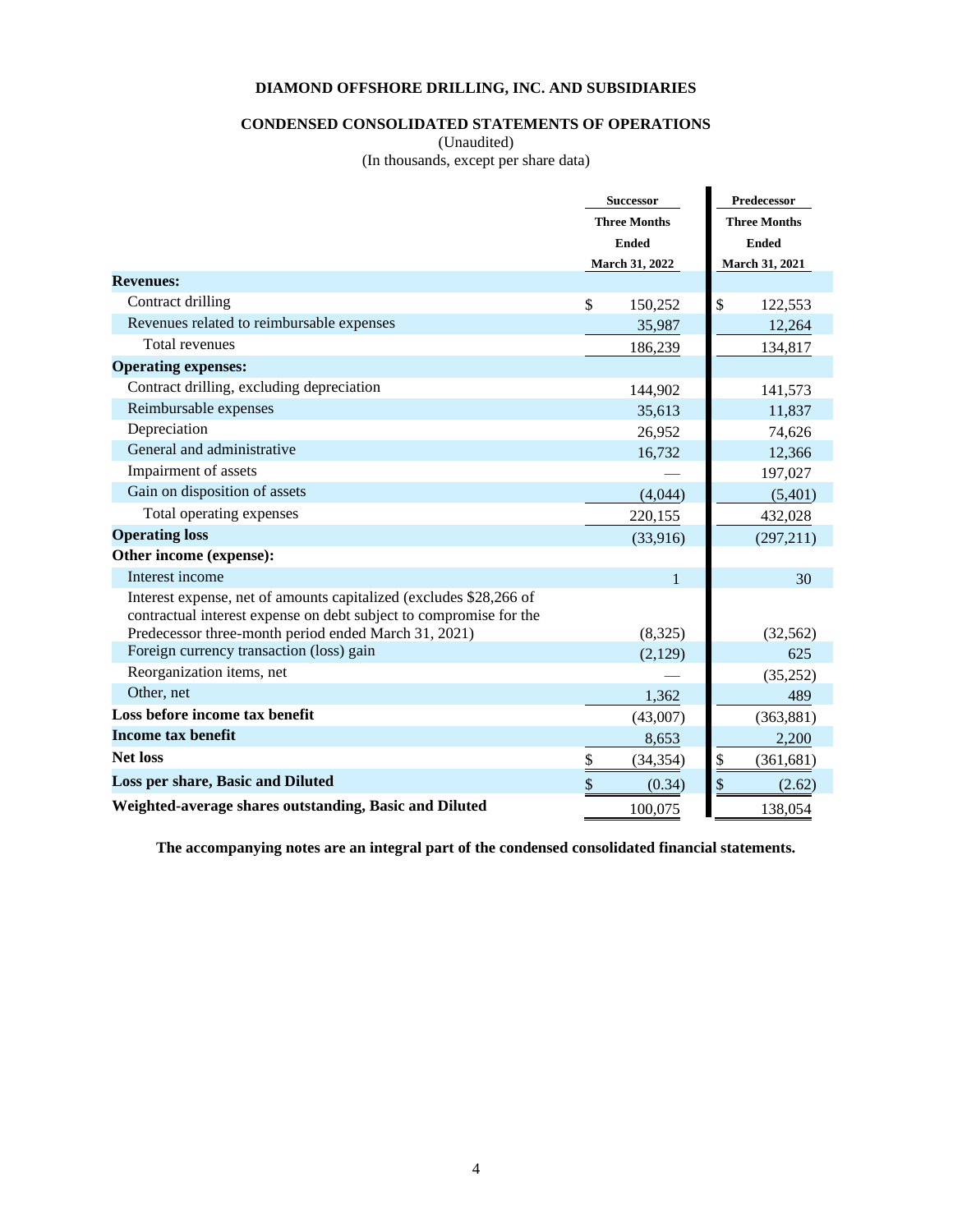# **CONDENSED CONSOLIDATED STATEMENTS OF STOCKHOLDERS' EQUITY**

<span id="page-4-0"></span>(Unaudited) (In thousands)

|                                      | Three Months Ended March 31, 2022 |                                                |         |            |           |  |  |  |
|--------------------------------------|-----------------------------------|------------------------------------------------|---------|------------|-----------|--|--|--|
|                                      |                                   | <b>Additional</b>                              |         |            |           |  |  |  |
|                                      |                                   | <b>Paid-In</b><br>Common Stock<br>(Accumulated |         |            |           |  |  |  |
|                                      | <b>Shares</b>                     | Amount                                         | Capital | Deficit)   | Equity    |  |  |  |
| January 1, 2022 (Successor)          | 100,075                           | 10                                             | 945.039 | (177, 344) | 767,705   |  |  |  |
| Net loss                             |                                   |                                                |         | (34, 354)  | (34, 354) |  |  |  |
| Stock-based compensation, net of tax |                                   |                                                | 4.472   |            | 4,472     |  |  |  |
| March 31, 2022 (Successor)           | 100.075                           | 10                                             | 949.511 | (211, 698) | 737,823   |  |  |  |

|                               |                         | Three Months Ended March 31, 2021 |       |  |                   |                                       |                 |  |       |               |            |  |               |  |        |  |        |
|-------------------------------|-------------------------|-----------------------------------|-------|--|-------------------|---------------------------------------|-----------------|--|-------|---------------|------------|--|---------------|--|--------|--|--------|
|                               |                         |                                   |       |  |                   |                                       | <b>Retained</b> |  |       |               |            |  |               |  |        |  |        |
|                               |                         |                                   |       |  | <b>Additional</b> |                                       | <b>Earnings</b> |  |       |               |            |  | <b>Total</b>  |  |        |  |        |
|                               | Common Stock            |                                   |       |  | <b>Paid-In</b>    | <b>Treasury Stock</b><br>(Accumulated |                 |  |       | Stockholders' |            |  |               |  |        |  |        |
|                               | <b>Shares</b><br>Amount |                                   |       |  | Capital           | Deficit)                              |                 |  |       |               |            |  | <b>Shares</b> |  | Amount |  | Equity |
| January 1, 2021 (Predecessor) | 145,264                 |                                   | 1,453 |  | 2,029,979         |                                       | 157,297         |  | 7,210 |               | (206, 163) |  | ,982,566      |  |        |  |        |
| Net loss                      |                         |                                   |       |  |                   |                                       | (361.681)       |  | ___   |               |            |  | (361,681)     |  |        |  |        |
| March 31, 2021 (Predecessor)  | 145.264                 |                                   | 1,453 |  | 2,029,979         |                                       | (204, 384)      |  | 7,210 |               | (206, 163) |  | ,620,885      |  |        |  |        |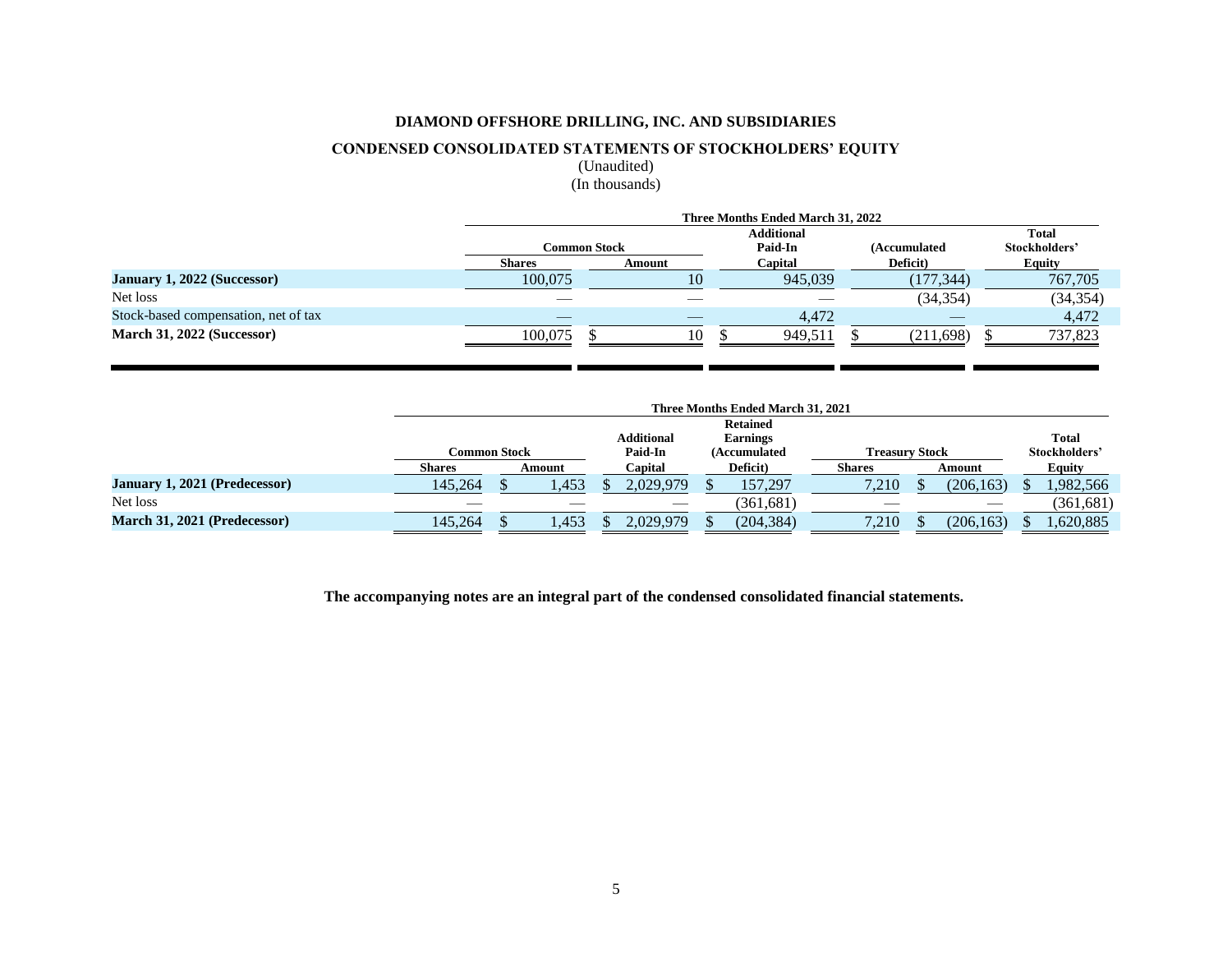# **CONDENSED CONSOLIDATED STATEMENTS OF CASH FLOWS**

<span id="page-5-0"></span>(Unaudited)

|  | (In thousands) |
|--|----------------|
|--|----------------|

|                                                                 | <b>Successor</b><br><b>Three Months</b><br><b>Ended</b><br>March 31, |                           | Predecessor<br><b>Three Months Ended</b><br>March 31, |
|-----------------------------------------------------------------|----------------------------------------------------------------------|---------------------------|-------------------------------------------------------|
|                                                                 | 2022                                                                 |                           | 2021                                                  |
| <b>Operating activities:</b>                                    |                                                                      |                           |                                                       |
| Net loss                                                        | \$<br>(34, 354)                                                      | \$                        | (361, 681)                                            |
| Adjustments to reconcile net loss to net cash used in           |                                                                      |                           |                                                       |
| operating activities:                                           |                                                                      |                           |                                                       |
| Depreciation                                                    | 26,952                                                               |                           | 74,626                                                |
| Loss on impairment of assets                                    |                                                                      |                           | 197,027                                               |
| Gain on disposition of assets                                   | (4,044)                                                              |                           | (5,401)                                               |
| Deferred tax provision                                          | (5,217)                                                              |                           | (5,565)                                               |
| Stock-based compensation expense                                | 4,531                                                                |                           |                                                       |
| Contract liabilities, net                                       | (13, 411)                                                            |                           | 6,974                                                 |
| Contract assets, net                                            | (334)                                                                |                           | (326)                                                 |
| Deferred contract costs, net                                    | 1,850                                                                |                           | (9,176)                                               |
| Collateral deposits                                             | (1, 482)                                                             |                           |                                                       |
| Other assets, noncurrent                                        | (302)                                                                |                           | 1,279                                                 |
| Other liabilities, noncurrent                                   | 2,992                                                                |                           | (110)                                                 |
| Other                                                           | 418                                                                  |                           | 282                                                   |
| Changes in operating assets and liabilities:                    |                                                                      |                           |                                                       |
| Accounts receivable                                             | 26,909                                                               |                           | (14,993)                                              |
| Prepaid expenses and other current assets                       | 1,378                                                                |                           | (1,340)                                               |
| Accounts payable and accrued liabilities                        | 11,129                                                               |                           | 68,274                                                |
| Taxes payable                                                   | (7, 957)                                                             |                           | 922                                                   |
| Net cash provided by (used in) operating activities             | 9,058                                                                |                           | (49,208)                                              |
| <b>Investing activities:</b>                                    |                                                                      |                           |                                                       |
| Capital expenditures                                            | (20,046)                                                             |                           | (40,617)                                              |
| Proceeds from disposition of assets, net of disposal costs      | 5,045                                                                |                           | 7,400                                                 |
| Net cash used in investing activities                           | (15,001)                                                             |                           | (33,217)                                              |
| <b>Financing activities:</b>                                    |                                                                      |                           |                                                       |
| Borrowings under revolving credit facility                      | 20,000                                                               |                           |                                                       |
| Principal payments of finance lease liabilities                 | (3,813)                                                              |                           |                                                       |
| Debt issuance costs and arrangement fees                        |                                                                      |                           | (2,290)                                               |
| Net cash provided by financing activities                       | 16,187                                                               |                           | (2,290)                                               |
| Net change in cash, cash equivalents and restricted cash        | 10,244                                                               |                           | (84, 715)                                             |
| Cash, cash equivalents and restricted cash, beginning of period | 62,729                                                               |                           | 430,380                                               |
| Cash, cash equivalents and restricted cash, end of period       | \$<br>72,973                                                         | $\boldsymbol{\mathsf{S}}$ | 345,665                                               |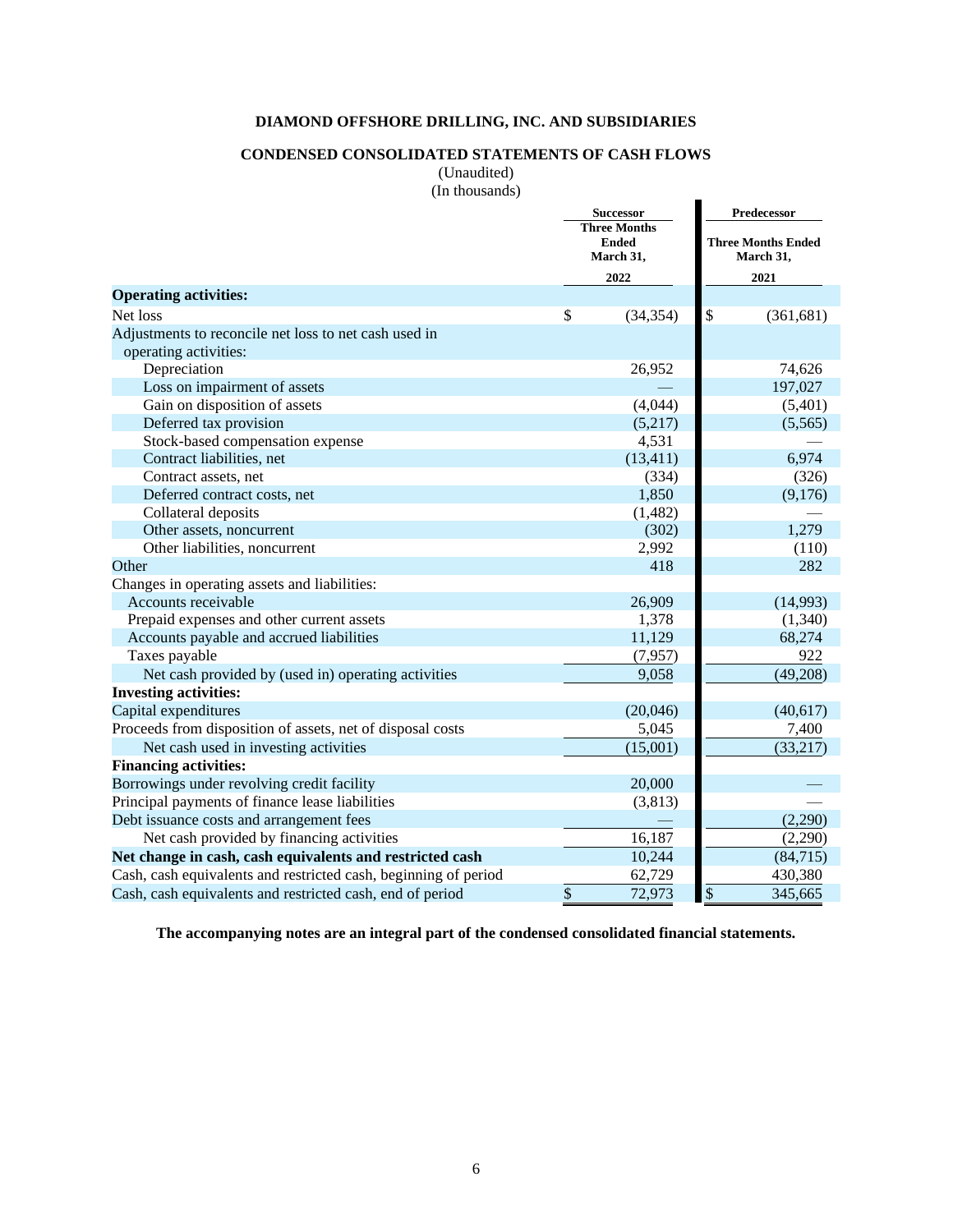### <span id="page-6-0"></span>**NOTES TO UNAUDITED CONDENSED CONSOLIDATED FINANCIAL STATEMENTS**

### **1. General Information**

The unaudited condensed consolidated financial statements of Diamond Offshore Drilling, Inc. and subsidiaries, which we refer to as "Diamond Offshore," "Company," "we," "us" or "our," should be read in conjunction with our Annual Report on Form 10-K for the year ended December 31, 2021, as amended by Amendment No. 1 on Form 10- K/A (File No. 1-13926). To facilitate our financial statement presentations, we refer to the post-emergence reorganized company in these unaudited condensed consolidated financial statements and footnotes as the "Successor" for periods subsequent to April 23, 2021 and to the pre-emergence company as the "Predecessor" for periods on or prior to April 23, 2021. This delineation between Predecessor periods and Successor periods is shown in the unaudited condensed consolidated financial statements, certain tables within the footnotes to the unaudited condensed consolidated financial statements and other parts of this Quarterly Report on Form 10-Q through the use of a black line, calling out the lack of comparability between periods.

#### *Interim Financial Information*

The accompanying unaudited condensed consolidated financial statements have been prepared in accordance with GAAP for interim financial information and with the instructions to Form 10-Q and Article 10 of Regulation S-X of the Securities and Exchange Commission. Accordingly, pursuant to such rules and regulations, they do not include all disclosures required by GAAP for annual financial statements. The condensed consolidated financial information has not been audited but, in the opinion of management, includes all adjustments (consisting of normal recurring adjustments) necessary for a fair presentation of Diamond Offshore's condensed consolidated balance sheets, statements of operations, statements of stockholders' equity and statements of cash flows at the dates and for the periods indicated. Results of operations for interim periods are not necessarily indicative of results of operations for the respective full years.

### *Fresh Start Accounting*

Upon our emergence from bankruptcy on April 23, 2021 (or the Effective Date), we met the criteria for and were required to adopt fresh start accounting in accordance with the Financial Accounting Standards Board (or FASB) Accounting Standards Codification (or ASC) Topic No. 852 – *Reorganizations* (or ASC 852), which on the Effective Date resulted in a new entity, the Successor, for financial reporting purposes, with no beginning retained earnings or deficit as of the fresh start reporting date.

Fresh start accounting requires that new fair values be established for the Company's assets, liabilities, and equity as of the Effective Date. The Effective Date fair values of the Successor's assets and liabilities differ materially from their recorded values as reflected on the historical balance sheets of the Predecessor. In addition, as a result of the application of fresh start accounting and the effects of the implementation of our restructuring plan, the financial statements for periods after April 23, 2021 will not be comparable with the financial statements prior to and including April 23, 2021. References to "Successor" refer to the Company and its financial position and results of operations after the Effective Date (including December 31, 2021, March 31, 2022 and the three-month period ended March 31, 2022). References to "Predecessor" refer to the Company and its financial position and results of operations on or before the Effective Date (including the three-month period ended March 31, 2021).

#### *Use of Estimates in the Preparation of Financial Statements*

The preparation of financial statements in conformity with generally accepted accounting principles (or GAAP) requires management to make estimates and assumptions that affect the reported amounts of assets and liabilities and disclosure of contingent assets and liabilities at the date of the financial statements and the reported amount of revenues and expenses during the reporting period. Actual results could differ from those estimated.

## *Restricted Cash*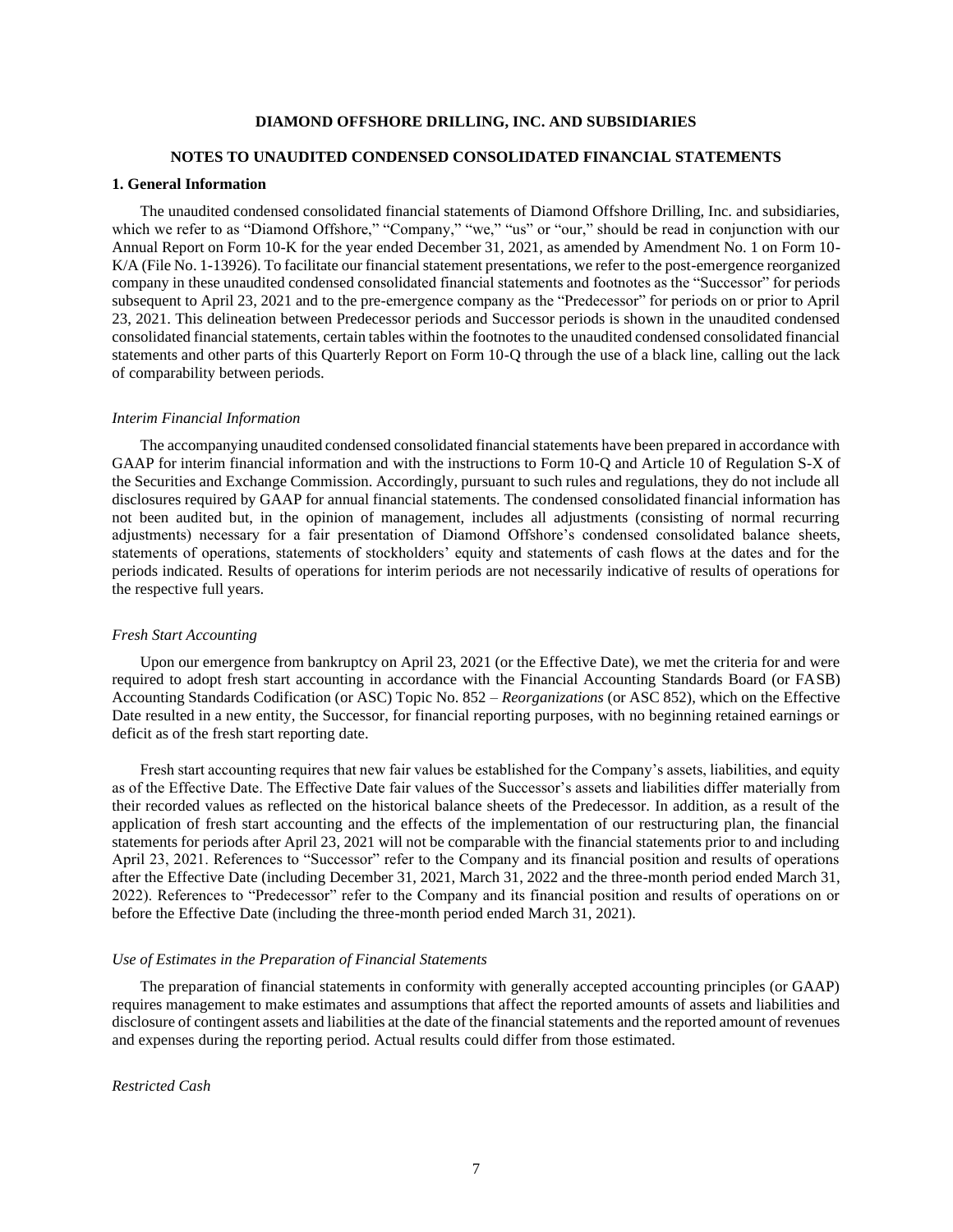We maintain a restricted cash bank account which is subject to restrictions pursuant to a management and marketing services agreement with an offshore drilling company. See Note 2 "Revenue from Contracts with Customers."

We classify such restricted cash accounts in current assets if the restrictions are expected to expire or otherwise be resolved within one year or if such funds are considered to offset current liabilities. At March 31, 2022 and December 31 2021, our restricted cash was considered to be current and was recorded in "Restricted cash" in our unaudited Condensed Consolidated Balance Sheets.

### **2. Revenue from Contracts with Customers**

The activities that primarily drive the revenue earned from our contract drilling services include (i) providing a drilling rig and the crew and supplies necessary to operate the rig, (ii) mobilizing and demobilizing the rig to and from the drill site and (iii) performing rig preparation activities and/or modifications required for the contract. Consideration received for performing these activities may consist of dayrate drilling revenue, mobilization and demobilization revenue, contract preparation revenue and reimbursement revenue. We account for these integrated services provided within our drilling contracts as a single performance obligation satisfied over time and comprised of a series of distinct time increments in which we provide drilling services.

Consideration for activities that are not distinct within the context of our contracts and do not correspond to a distinct time increment within the contract term are allocated across the single performance obligation and recognized ratably over the initial term of the contract (which is the period we estimate to be benefited from the corresponding activities and generally ranges from two to 60 months). Such consideration may include mobilization, demobilization, contract preparation and capital modification revenue that is stipulated in our drilling contracts. Consideration for activities that correspond to a distinct time increment within the contract term is recognized in the period when the services are performed. The total transaction price is determined for each individual contract by estimating both fixed and variable consideration expected to be earned over the term of the contract.

#### *Revenues Related to Managed Rigs*

In May 2021, we entered into an arrangement with Aquadrill LLC, an offshore drilling company, whereby we provide management and marketing services (or the MMSA) for three of its rigs. Per the MMSA, for stacked rigs we earn a daily service fee and are entitled to reimbursement of direct costs incurred in accordance with the agreement. For rigs operating under a drilling contract, in addition to the service fee and reimbursement of direct costs, we are entitled to a gross margin bonus, as adjusted pursuant to the MMSA, and a commission. The daily service fee revenue is recognized in line with the contractual rate billed for the services provided and is reported in "Contract Drilling Revenue" in our unaudited Condensed Consolidated Statements of Operations. We record the revenue relating to reimbursed expenses at the gross amount incurred and billed to the rig owner, as "Revenues related to reimbursable expenses" in our unaudited Condensed Consolidated Statements of Operations. Two of the managed rigs were considered stacked rigs at March 31, 2022.

In March 2022, the *West Auriga*, one of the three managed rigs, began a one-year contract in the U.S. Gulf of Mexico (or GOM). Upon commencement of operations of the *West Auriga*, the MMSA for this rig was suspended and replaced by a charter agreement for the duration of the drilling contract. We have entered into the drilling contract directly with the customer and will receive and recognize revenue under the terms of the contract and have reported the revenue earned as "Contract Drilling Revenue" in our unaudited Condensed Consolidated Statements of Operations. We have determined that the charter arrangement is an operating lease, and the related charter fee has been reported as lease expense within "Contract drilling, excluding depreciation" in our unaudited Condensed Consolidated Statements of Operations.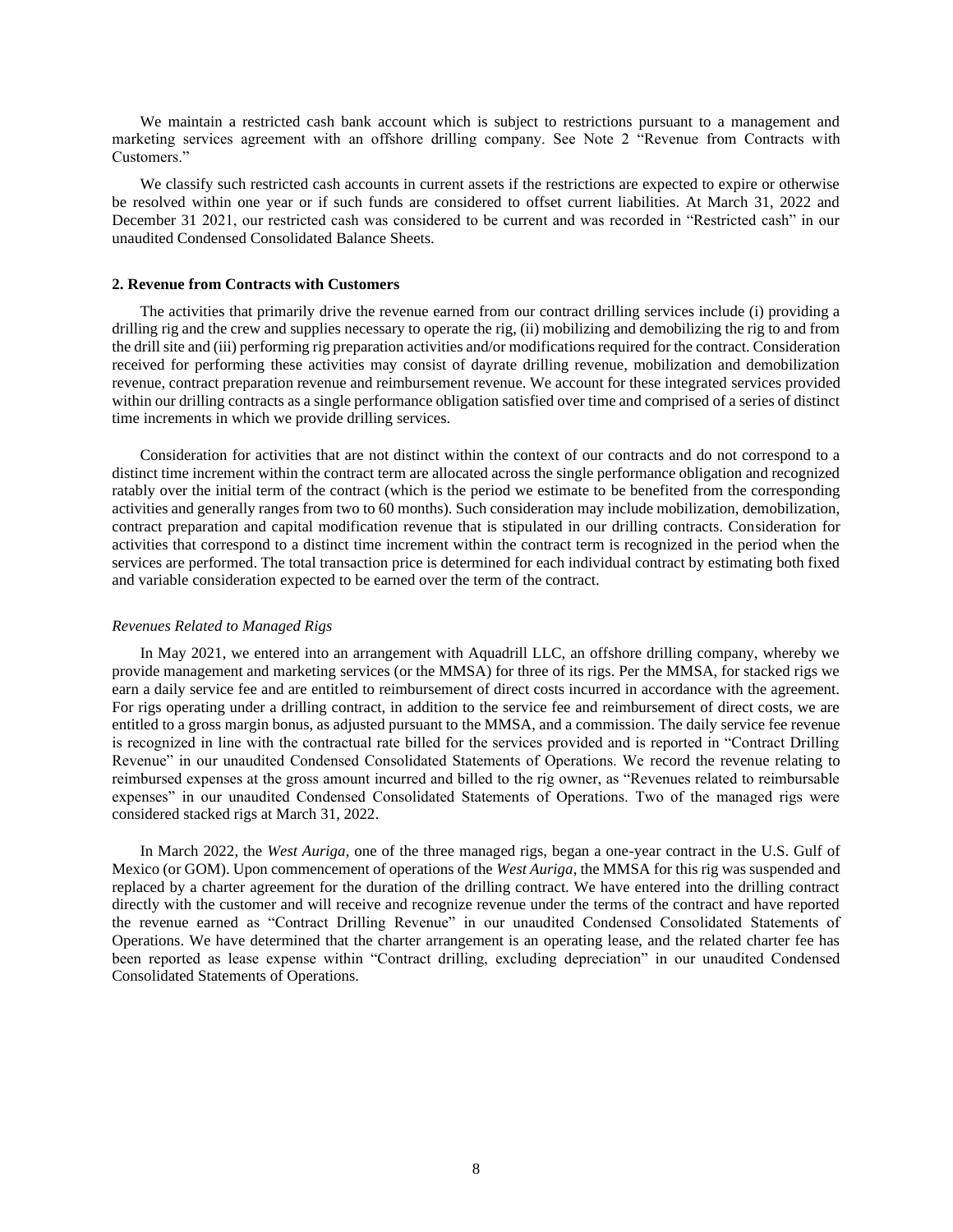## *Contract Balances*

The following table provides information about receivables, contract assets and contract liabilities from our contracts with customers (in thousands):

|                                                                   | <b>Successor</b> |                   |  |                      |  |
|-------------------------------------------------------------------|------------------|-------------------|--|----------------------|--|
|                                                                   |                  | March 31,<br>2022 |  | December 31,<br>2021 |  |
| Trade receivables                                                 |                  | 107.824           |  | 130,021              |  |
| Current contract assets <sup>(1)</sup>                            |                  | 2.169             |  | 1,835                |  |
| Current contract liabilities (deferred revenue) (1)               |                  | (27,682)          |  | (38,506)             |  |
| Noncurrent contract liabilities (deferred revenue) <sup>(1)</sup> |                  | (7,202)           |  | (9,787)              |  |

**(1)** Contract assets and contract liabilities may reflect balances which have been netted together on a contract basis. Net current contract asset and liability balances are included in "Prepaid expenses and other current assets" and "Accrued liabilities," respectively, and net noncurrent contract liability balances are included in "Other liabilities" in our unaudited Condensed Consolidated Balance Sheets.

Significant changes in the contract assets and the contract liabilities balances during the period are as follows (in thousands):

|                                                                                              | <b>Successor</b><br><b>Net Contract</b><br><b>Balances</b> |
|----------------------------------------------------------------------------------------------|------------------------------------------------------------|
| Contract assets at January 1, 2022                                                           | 1,835                                                      |
| Contract liabilities at January 1, 2022                                                      | (48,293)                                                   |
| Net balance at January 1, 2022                                                               | (46, 458)                                                  |
| Decrease due to amortization of revenue included in the beginning contract liability balance | 6,086                                                      |
| Increase due to cash received, excluding amounts recognized as revenue during the period     | 7,138                                                      |
| Increase due to revenue recognized during the period but contingent on future performance    | 519                                                        |
| Net balance at March 31, 2022                                                                | (32,715)                                                   |
| Contract assets at March 31, 2022                                                            | \$<br>2.169                                                |
| Contract liabilities at March 31, 2022                                                       | (34, 884)                                                  |
|                                                                                              |                                                            |

## *Transaction Price Allocated to Remaining Performance Obligations*

The following table reflects the specified types of revenue expected to be recognized in the future related to unsatisfied performance obligations as of March 31, 2022 (in thousands):

|                                               | For the Years Ending December 31, |  |       |  |      |  |        |  |  |  |  |
|-----------------------------------------------|-----------------------------------|--|-------|--|------|--|--------|--|--|--|--|
|                                               | $2022^{(1)}$<br>2024<br>2023      |  |       |  |      |  | Total  |  |  |  |  |
| Mobilization and contract preparation revenue | 2.973                             |  | 3.947 |  | 162  |  | 7,082  |  |  |  |  |
| Capital modification revenue                  | 16.012                            |  | 5.371 |  | 207  |  | 21.590 |  |  |  |  |
| Demobilization and other deferred revenue     | 6.750                             |  |       |  |      |  | 6.750  |  |  |  |  |
| Total                                         | 25.735                            |  | 9.318 |  | 369. |  | 35.422 |  |  |  |  |

**(1)** Represents the nine-month period beginning April 1, 2022.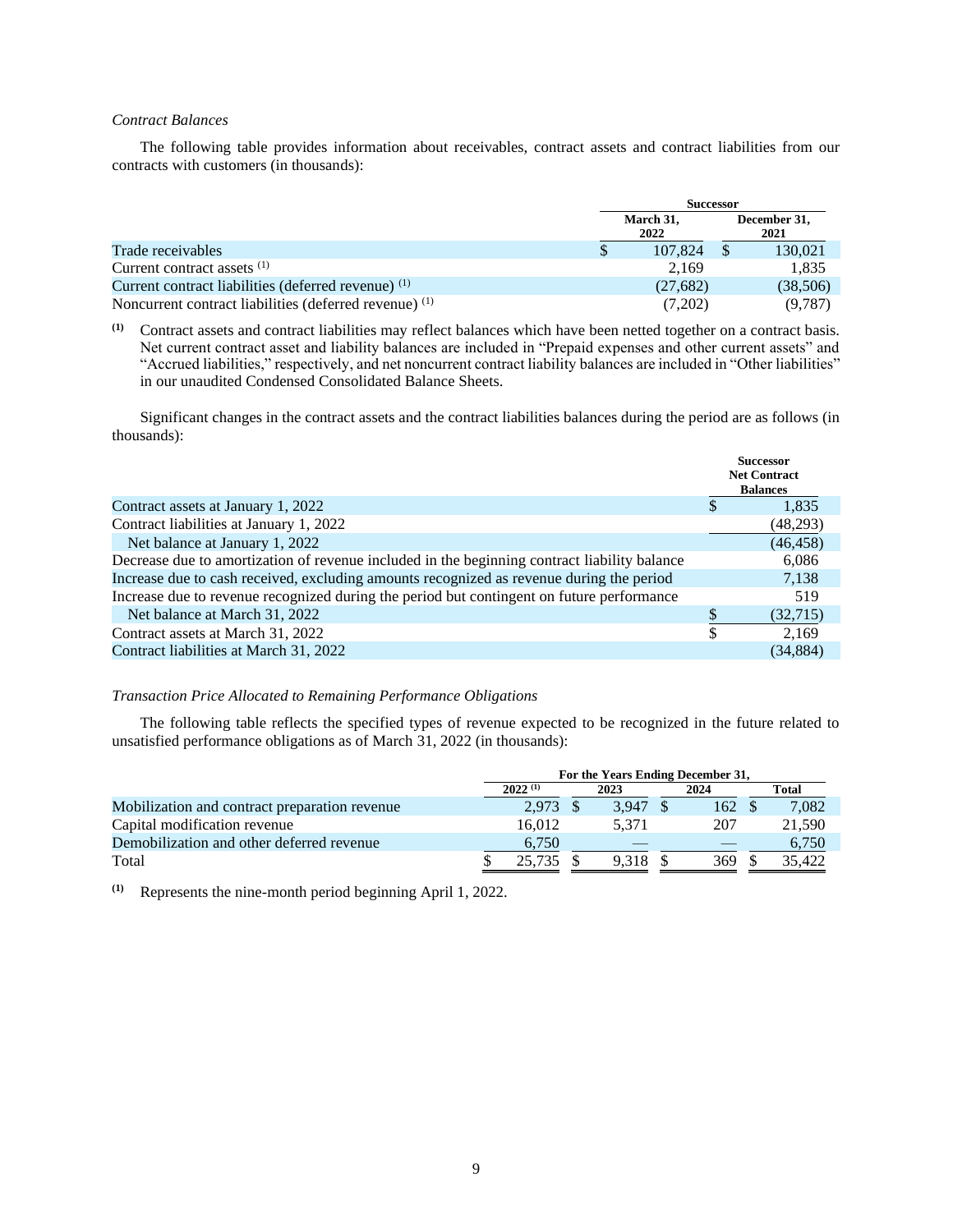The revenue included above consists of expected fixed mobilization and upgrade revenue for both wholly and partially unsatisfied performance obligations, as well as expected variable mobilization and upgrade revenue for partially unsatisfied performance obligations, which has been estimated for purposes of allocating across the entire corresponding performance obligations. The amounts are derived from the specific terms within drilling contracts that contain such provisions, and the expected timing for recognition of such revenue is based on the estimated start date and duration of each respective contract based on information known at March 31, 2022. The actual timing of recognition of such amounts may vary due to factors outside of our control. We have applied the disclosure practical expedient in FASB Accounting Standards Update (or ASU) No. 2014-09, *Revenue from Contracts with Customers*  (Topic 606) and its related amendments, and have not included estimated variable consideration related to wholly unsatisfied performance obligations or to distinct future time increments within our contracts, including dayrate revenue.

#### **3. Impairment of Assets**

*2021 Impairment.* During the first quarter of 2021, we identified indicators that the carrying amounts of certain of our assets may not be recoverable and evaluated three of our drilling rigs with indicators of impairment. Based on our assumptions and analysis at that time, we determined that the carrying value of one of these rigs, for which we had concerns regarding future opportunities, was impaired (or the 2021 Impaired Rig). We estimated the fair value of the 2021 Impaired Rig using an income approach, whereby the fair value of the rig was estimated based on a calculation of the rig's future net cash flows. These calculations utilized significant unobservable inputs, including management's assumptions related to estimated dayrate revenue, rig utilization, estimated capital expenditures, repair and regulatory survey costs, as well as estimated proceeds that may be received on ultimate disposition of the rig. Our fair value estimate was representative of a Level 3 fair value measurement due to the significant level of estimation involved and the lack of transparency as to the inputs used. We recorded asset impairments aggregating \$197.0 million for the Predecessor period for the three months ended March 31, 2021.

No asset impairments were recorded in the Successor three-month period ended March 31, 2022.

## **4. Supplemental Financial Information**

#### *Unaudited Condensed Consolidated Balance Sheets Information*

Accounts receivable, net of allowance for credit losses, consist of the following (in thousands):

|                                |                   | <b>Successor</b>     |
|--------------------------------|-------------------|----------------------|
|                                | March 31,<br>2022 | December 31,<br>2021 |
| Trade receivables              | 107,824           | 130,021<br>-S        |
| Federal income tax receivables | 9,288             | 9,278                |
| Value added tax receivables    | 5,362             | 9,729                |
| Related party receivables      | 81                | 66                   |
| Other                          | 2,443             | 2,823                |
|                                | 124,998           | 151,917              |
| Allowance for credit losses    | (5,572)           | (5,582)              |
| Total                          | 119,426           | 146,335              |

The allowance for credit losses at March 31, 2022 and December 31, 2021 represents our estimate of credit losses associated with our "Trade receivables" and "Current contract assets." See Note 5 "Financial Instruments and Fair Value Disclosures" for a discussion of our concentrations of credit risk and allowance for credit losses.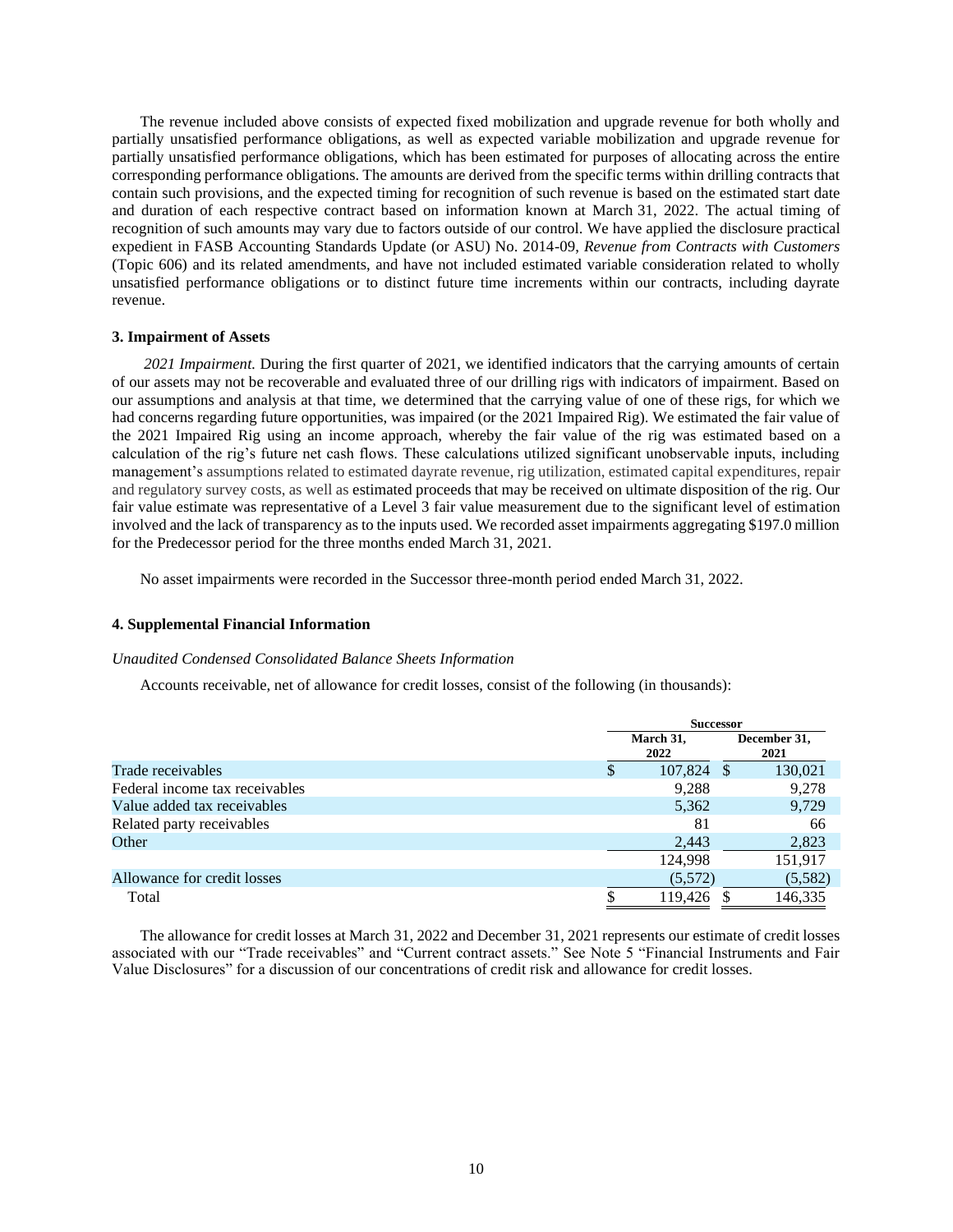Prepaid expenses and other current assets consist of the following (in thousands):

|                              | <b>Successor</b> |                   |  |                      |  |
|------------------------------|------------------|-------------------|--|----------------------|--|
|                              |                  | March 31,<br>2022 |  | December 31,<br>2021 |  |
| Collateral deposits          | S                | 18,961 \$         |  | 17,480               |  |
| Prepaid taxes                |                  | 17,339            |  | 16,163               |  |
| Deferred contract costs      |                  | 6,776             |  | 7,267                |  |
| Prepaid rig costs            |                  | 4,511             |  | 4,048                |  |
| Rig spare parts and supplies |                  | 3,611             |  | 3,716                |  |
| Prepaid insurance            |                  | 2,180             |  | 3,436                |  |
| Current contract assets      |                  | 2,169             |  | 1,835                |  |
| Prepaid legal retainers      |                  | 730               |  | 746                  |  |
| Other                        |                  | 5,998             |  | 6,749                |  |
| Total                        |                  | 62,275            |  | 61,440               |  |

Accrued liabilities consist of the following (in thousands):

|                                       | <b>Successor</b>  |                      |  |  |  |
|---------------------------------------|-------------------|----------------------|--|--|--|
|                                       | March 31,<br>2022 | December 31,<br>2021 |  |  |  |
| Rig operating costs                   | 43,536 \$         | 42,532               |  |  |  |
| Payroll and benefits                  | 29,141            | 29,268               |  |  |  |
| Deferred revenue                      | 27,682            | 38,506               |  |  |  |
| Current operating lease liability     | 13,417            | 15,998               |  |  |  |
| Personal injury and other claims      | 6,466             | 5,598                |  |  |  |
| Shorebase and administrative costs    | 6,262             | 5,776                |  |  |  |
| Accrued capital project/upgrade costs | 5,555             | 2,219                |  |  |  |
| Interest payable                      | 4,465             | 2,986                |  |  |  |
| Other                                 | 989               | 853                  |  |  |  |
| Total                                 | 137,513           | 143,736              |  |  |  |

# *Unaudited Condensed Consolidated Statements of Cash Flows Information*

Noncash operating, investing and financing activities excluded from the unaudited Condensed Consolidated Statements of Cash Flows and other supplemental cash flow information are as follows (in thousands):

|                                                                 | <b>Successor</b><br><b>Three Months</b><br><b>Ended</b><br>March 31,<br>2022 | <b>Predecessor</b><br><b>Three Months</b><br><b>Ended</b><br>March 31,<br>2021 |
|-----------------------------------------------------------------|------------------------------------------------------------------------------|--------------------------------------------------------------------------------|
| Accrued but unpaid capital expenditures at period end           | 5,555                                                                        | 17,255                                                                         |
| Accrued but unpaid debt issuance costs and arrangement fees (1) |                                                                              | 10,140                                                                         |
| Cash interest payments                                          | 3,258                                                                        |                                                                                |
| Cash paid for reorganization items, net                         |                                                                              | 20.584                                                                         |
| Cash income taxes paid, net of (refunds):                       |                                                                              |                                                                                |
| Foreign                                                         | 1,114                                                                        | 3,363                                                                          |
| <b>State</b>                                                    |                                                                              | (34)                                                                           |

**(1)** Represents unpaid debt issuance costs related to our exit financing that were incurred and capitalized during the Predecessor three-month period ended March 31, 2021.

# **5. Financial Instruments and Fair Value Disclosures**

*Concentrations of Credit Risk and Allowance for Credit Losses*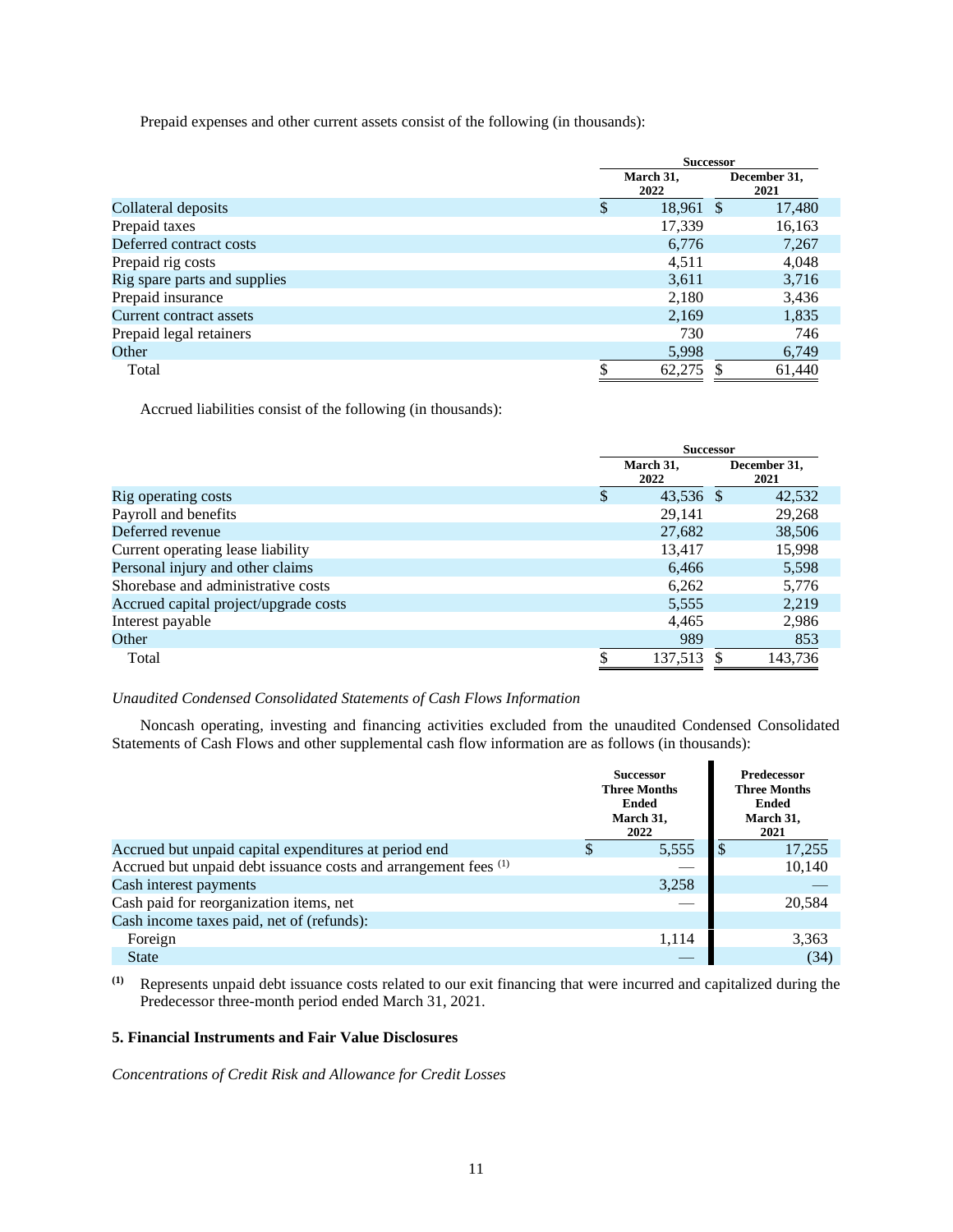Our credit risk corresponds primarily to trade receivables. Since the market for our services is the offshore oil and gas industry, our customer base consists primarily of major and independent oil and gas companies, as well as government-owned oil companies. At March 31, 2022 we believe that we have potentially significant concentrations of credit risk due to the number of rigs we currently have contracted and our limited number of customers, as some of our customers have contracted for multiple rigs.

In general, before working for a customer with whom we have not had a prior business relationship and/or whose financial stability may be uncertain, we perform a credit review on that customer, including a review of its credit ratings and financial statements. Based on our credit review, we may require that the customer have a bank issue a letter of credit on its behalf, prepay for the services in advance or provide other credit enhancements. We have not required any credit enhancements by our customers or required any to pay for services in advance at March 31, 2022. We have historically used the specific identification method to identify and reserve for uncollectible accounts. The amounts reserved for uncollectible accounts in previous periods have not been significant, individually or in comparison to our total revenues. At March 31, 2022, \$7.8 million in trade receivables were considered past due by 30 days or more, of which \$7.5 million were fully reserved for in previous years and \$0.1 million of the remaining \$0.3 million were older than 90 days past due.

Pursuant to FASB ASU 2016-13 *Financial Instruments – Credit Losses (Topic 326): Measurement of Credit Losses on Financial Instruments* and its related amendments (or collectively, CECL), we have reviewed our historical credit loss experience over a look-back period of ten years, which we deem to be representative of both up-turns and down-cycles in the offshore drilling industry. Based on this review, we developed a credit loss factor using a weightedaverage ratio of our actual credit losses to revenues during the look-back period. In addition, we also considered current and future anticipated economic conditions in determining our credit loss factor, including crude oil prices and liquidity of credit markets. In applying the requirements of CECL, we segregated our trade receivables into three credit loss risk pools based on customer credit ratings, each of which represents a tier of increasing credit risk. We calculated a credit loss factor based on historical loss rate information and then applied a multiple of our credit loss factor to each of these risk pools, considering the impact of current and future economic information and the level of risk associated with these pools, to calculate our current estimate of credit losses. Trade receivables that are fully covered by allowances for credit losses are excluded from these risk pools for purposes of calculating our current estimate of credit losses.

For purposes of calculating our current estimate of credit losses at March 31, 2022 and December 31, 2021, all trade receivables were deemed to be in a single risk pool based on their credit ratings at each respective period. Our current estimate of credit losses under CECL was \$0.1 million at both March 31, 2022 and December 31, 2021. Our total allowance for credit losses was \$5.6 million at both March 31, 2022 and December 31, 2021. See Note 4 "Supplemental Financial Information."

## *Fair Values*

Fair value is defined as the exchange price that would be received for an asset or paid to transfer a liability (an exit price) in the principal or most advantageous market for the asset or liability in an orderly transaction between market participants on the measurement date. The fair value hierarchy prescribed by GAAP requires an entity to maximize the use of observable inputs and minimize the use of unobservable inputs when measuring fair value.

There are three levels of inputs that may be used to measure fair value: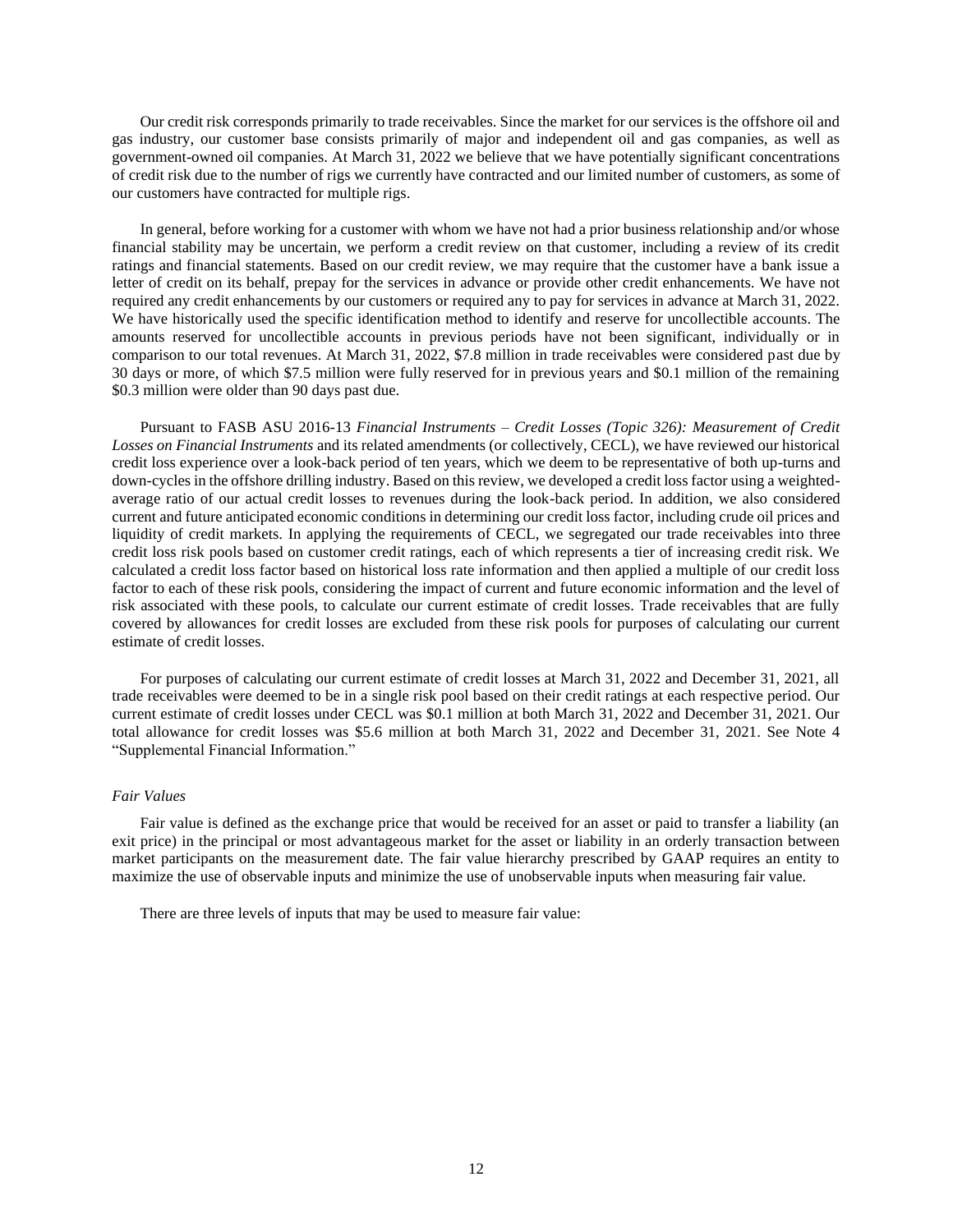- Level 1 Quoted prices for identical instruments in active markets.
- Level 2 Quoted market prices for similar instruments in active markets; quoted prices for identical or similar instruments in markets that are not active; and model-derived valuations in which all significant inputs and significant value drivers are observable in active markets.
- Level 3 Valuations derived from valuation techniques in which one or more significant inputs or significant value drivers are unobservable. Level 3 assets and liabilities generally include financial instruments whose value is determined using pricing models, discounted cash flow methodologies, or similar techniques, as well as instruments for which the determination of fair value requires significant management judgment or estimation or for which there is a lack of transparency as to the inputs used.

Certain of our assets and liabilities are required to be measured at fair value on a recurring basis in accordance with GAAP. In addition, certain assets and liabilities may be recorded at fair value on a nonrecurring basis. Generally, we record assets at fair value on a nonrecurring basis as a result of impairment charges.

Assets and liabilities measured at fair value are summarized below (in thousands).

|                                           |                                                                        |  |                                      | <b>Successor</b><br><b>March 31, 2022</b> |   |  |     |                                                                                        |  |
|-------------------------------------------|------------------------------------------------------------------------|--|--------------------------------------|-------------------------------------------|---|--|-----|----------------------------------------------------------------------------------------|--|
|                                           |                                                                        |  | <b>Fair Value Measurements Using</b> |                                           |   |  |     |                                                                                        |  |
| <b>Recurring fair value measurements:</b> | Assets at<br><b>Fair Value</b><br><b>Level 1</b><br>Level 3<br>Level 2 |  |                                      |                                           |   |  |     | <b>Total</b><br><b>Gains</b> for<br>the Three<br><b>Months</b><br>Ended <sup>(1)</sup> |  |
| Liability-classified Director restricted  |                                                                        |  |                                      |                                           |   |  |     |                                                                                        |  |
| stock units                               | \$<br>587                                                              |  |                                      |                                           | S |  | 581 | 133                                                                                    |  |

**(1)** Represents a reduction in stock compensation expense due to the marking-to-market of liability-classified restricted stock units granted to our non-employee directors in April 2021.

|                                       | <b>Successor</b>                                                              |                                      |  |   |  |        |  |        |  |  |
|---------------------------------------|-------------------------------------------------------------------------------|--------------------------------------|--|---|--|--------|--|--------|--|--|
|                                       | December 31, 2021                                                             |                                      |  |   |  |        |  |        |  |  |
|                                       |                                                                               | <b>Fair Value Measurements Using</b> |  |   |  |        |  |        |  |  |
|                                       | Assets at<br><b>Fair Value</b><br><b>Level 1</b><br><b>Level 2</b><br>Level 3 |                                      |  |   |  |        |  |        |  |  |
| Nonrecurring fair value measurements: |                                                                               |                                      |  |   |  |        |  |        |  |  |
| Impaired assets <sup>(1)</sup>        |                                                                               | $-$                                  |  | — |  | 77.900 |  | 77,900 |  |  |

**(1)** Represents the total book value as of December 31, 2021 of two semisubmersible rigs, which were written down to estimated fair value.

We believe that the carrying amounts of our other financial assets and liabilities (excluding our Exit Term Loans and First Lien Notes (each as defined below in Note 7 "Successor Long-Term Debt")), which are not measured at fair value in our unaudited Condensed Consolidated Balance Sheets, approximate fair value based on the following assumptions:

- *Cash and cash equivalents and restricted cash –* The carrying amounts approximate fair value because of the short maturity of these instruments.
- *Accounts receivable and accounts payable* The carrying amounts approximate fair value based on the nature of the instruments.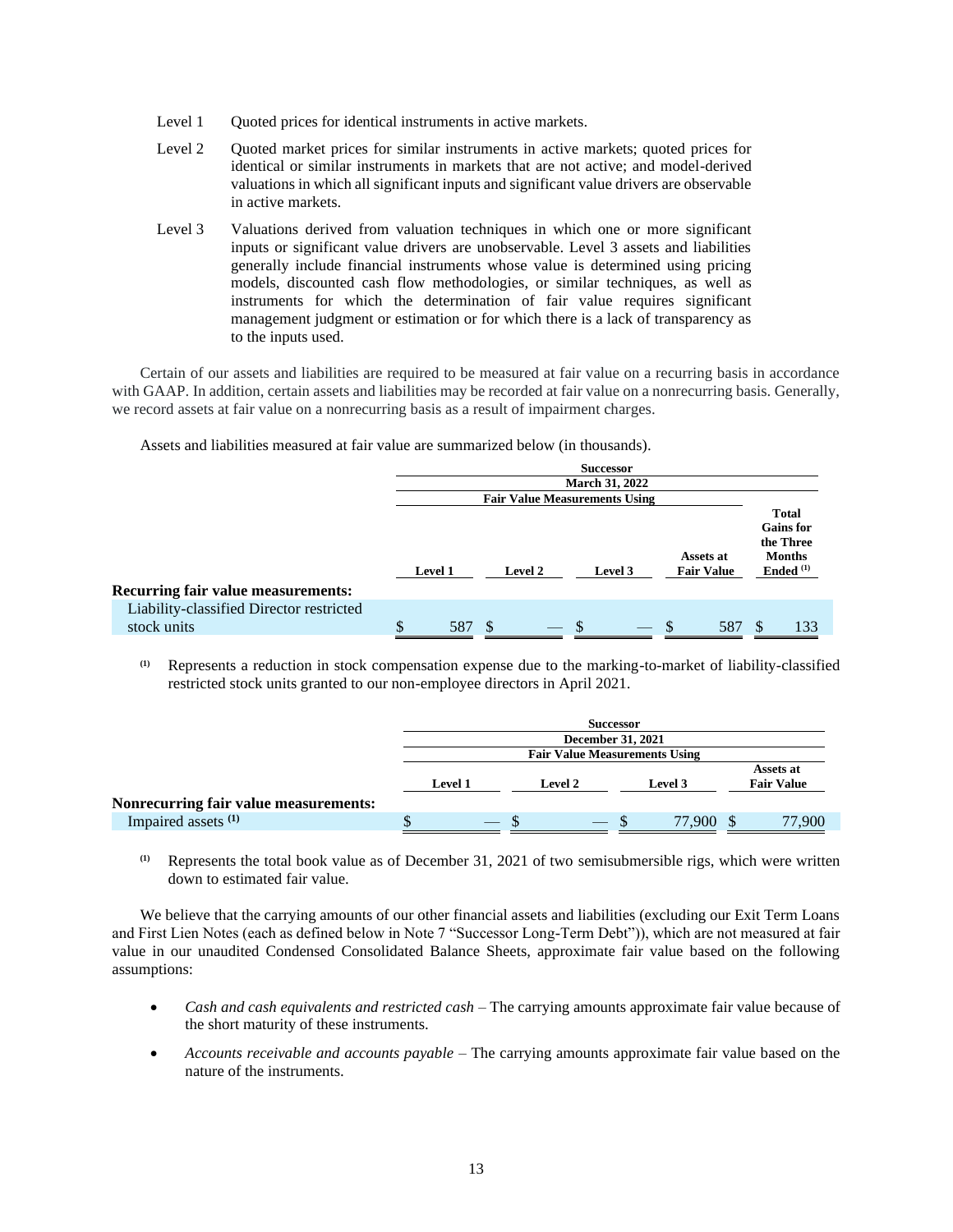• *Exit RCF borrowings*- The carrying amount of borrowings under our Exit RCF (as defined below in Note 7 "Successor Long-Term Debt") approximates fair value since the variable interest rates are tied to current market rates and the applicable margins represent market rates.

Our debt is not measured at fair value on a recurring basis; however, under the GAAP fair value hierarchy, our long term debt would be considered Level 2 liabilities. The fair value of these instruments was derived using valuation specialists at March 31, 2022 and December 31, 2021.

Fair values and related carrying values of our long-term debt are shown below (in millions).

|                         | <b>Successor</b>      |  |       |  |                   |                          |          |  |  |
|-------------------------|-----------------------|--|-------|--|-------------------|--------------------------|----------|--|--|
|                         | <b>March 31, 2022</b> |  |       |  |                   | <b>December 31, 2021</b> |          |  |  |
|                         | Carrying              |  |       |  |                   |                          | Carrying |  |  |
|                         | <b>Fair Value</b>     |  | Value |  | <b>Fair Value</b> |                          | Value    |  |  |
| Exit Term Loans         | 99.1                  |  | 99.1  |  | 100.0             |                          | 100.0    |  |  |
| <b>First Lien Notes</b> | 83.0                  |  | 83.8  |  | 86.2              |                          | 86.1     |  |  |

We have estimated the fair value amounts by using appropriate valuation methodologies and information available to management. Considerable judgment is required in developing these estimates, and accordingly, no assurance can be given that the estimated values are indicative of the amounts that would be realized in a free market exchange.

## **6. Drilling and Other Property and Equipment**

Cost and accumulated depreciation of drilling and other property and equipment are summarized as follows (in thousands):

|                                                | <b>Successor</b> |                   |  |                      |  |
|------------------------------------------------|------------------|-------------------|--|----------------------|--|
|                                                |                  | March 31,<br>2022 |  | December 31,<br>2021 |  |
| Drilling rigs and equipment                    |                  | 1,084,053         |  | 1,057,739            |  |
| Finance lease right of use asset               |                  | 174,571           |  | 174,571              |  |
| Land and buildings                             |                  | 9,902             |  | 9,823                |  |
| Office equipment and other                     |                  | 2,285             |  | 2,264                |  |
| Cost                                           |                  | 1,270,811         |  | 1,244,397            |  |
| Less: accumulated depreciation                 |                  | (95, 454)         |  | (68, 502)            |  |
| Drilling and other property and equipment, net |                  | 1,175,357         |  | 1,175,895            |  |

# **7. Successor Long-Term Debt**

## *Exit Revolving Credit Agreement*

On the Effective Date, we entered into a senior secured revolving credit agreement (or the Exit Revolving Credit Agreement), which provides for a \$400.0 million senior secured revolving credit facility with a \$100.0 million sublimit for the issuance of letters of credit thereunder, which is scheduled to mature on April 22, 2026 (or the Exit RCF).

Borrowings under the Exit RCF may be used to finance capital expenditures, pay fees, commissions and expenses in connection with the loan transactions and consummation of our restructuring plan, and for working capital and other general corporate purposes. Availability of borrowings under the Exit RCF is subject to the satisfaction of certain conditions, including restrictions on borrowings, as provided in the Exit Revolving Credit Agreement. At March 31, 2022, we had borrowings outstanding of \$103.5 million under the Exit RCF, including \$3.5 million in payment-inkind loans, and \$6.1 million had been utilized for the issuance of letters of credit. The weighted average interest rate on the combined borrowings outstanding under the Exit RCF at March 31, 2022 was 5.47%.

At May 6, 2022, we had borrowings of \$103.5 million outstanding under the Exit RCF and had utilized \$24.1 million for the issuance of letters of credit, including \$18.0 million issued in April 2022 to replace existing cash collateral. As of May 6, 2022, approximately \$275.9 million was available for borrowings or the issuance of letters of credit under the Exit RCF, subject to its terms and conditions.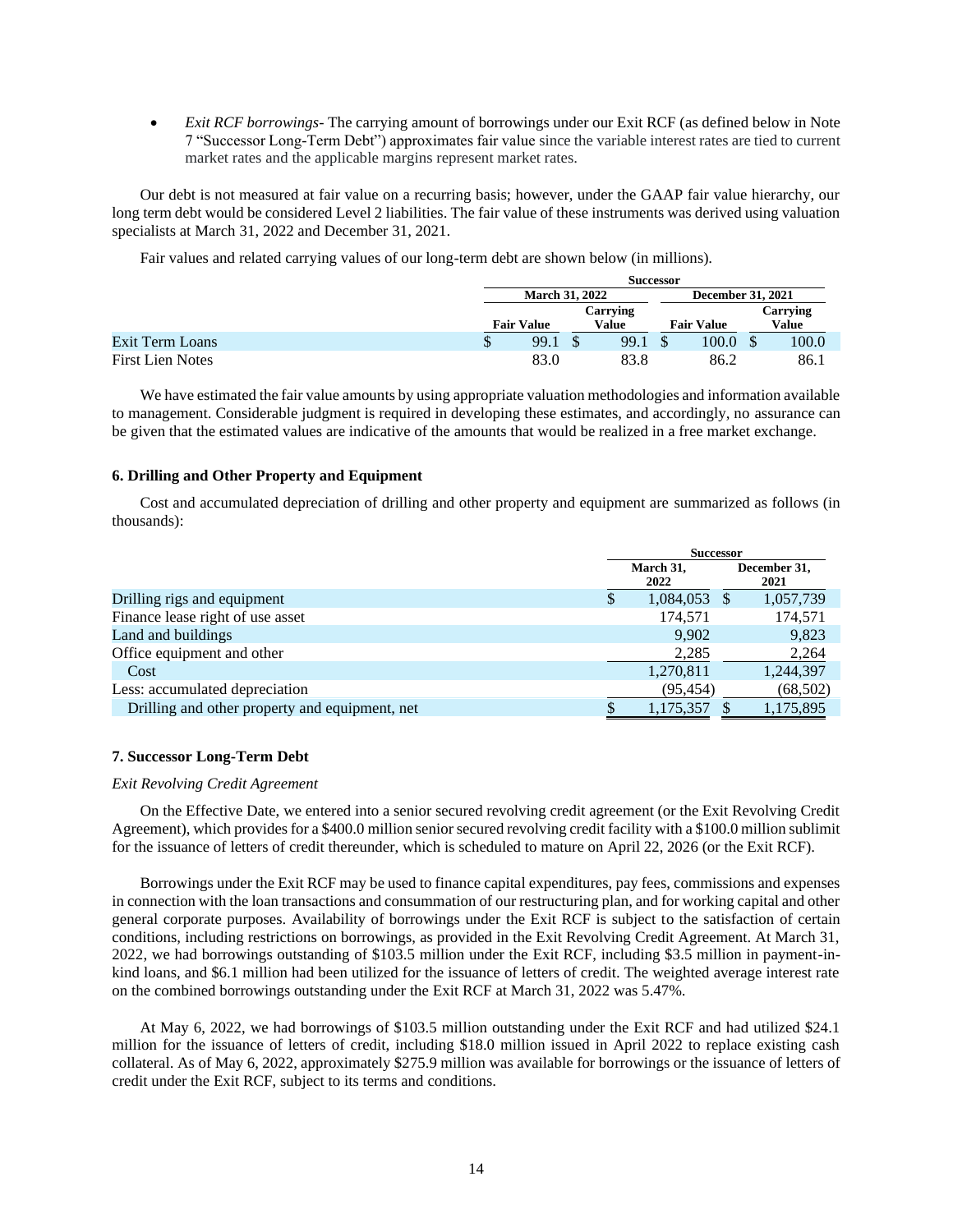On the Effective Date, we also entered into a senior secured term loan credit agreement (or the Exit Term Loan Credit Agreement), which provides for a \$100.0 million senior secured term loan credit facility scheduled to mature on April 22, 2027, under which \$100.0 million was drawn on the Effective Date (or the Exit Term Loans).

### *Exit Debt*

At March 31, 2022, the carrying value of the Successor long-term debt (or Exit Debt), net of unamortized discount, premium and debt issuance costs, was comprised as follows (in thousands):

|                           |   | <b>Successor</b>  |
|---------------------------|---|-------------------|
|                           |   | March 31,<br>2022 |
| Borrowings under Exit RCF | D | 103,478           |
| Exit Term Loans           |   | 99,072            |
| <b>First Lien Notes</b>   |   | 83,788            |
| Total Exit Debt, net      |   | 286,338           |

The borrower under the Exit RCF and Exit Term Loan Credit Agreement (or, collectively, the Credit Facilities) is Diamond Foreign Asset Company (or DFAC) (or the Borrower) and the co-issuers of the 9.00%/11.00%/13.00% Senior Secured First Lien PIK Toggle Notes due 2027 (or the First Lien Notes) are DFAC and Diamond Finance, LLC, a wholly-owned subsidiary of DFAC that was newly formed in connection with our emergence from bankruptcy (or, together, the Issuers). The Credit Facilities and the First Lien Notes are unconditionally guaranteed, on a joint and several basis, by the Borrower and certain of its direct and indirect subsidiaries (or, collectively with the Borrower, the Credit Parties and each, a Credit Party) and secured by senior priority liens on substantially all of the assets of, and the equity interests in, each Credit Party, including all rigs owned by the Company as of the Effective Date or acquired thereafter and certain assets related thereto, in each case, subject to certain exceptions and limitations described in the Credit Facilities and the indenture governing the First Lien Notes.

The Exit Revolving Credit Agreement obligates the Borrower and its restricted subsidiaries to comply with certain financial maintenance covenants as defined in the Exit Revolving Credit Agreement. The Exit Revolving Credit Agreement, Exit Term Loan Credit Agreement and the indenture governing the First Lien Notes contain negative covenants that limit, among other things, the Borrower's ability and the ability of its restricted subsidiaries to: (i) incur, assume or guarantee additional indebtedness; (ii) create, incur or assume liens; (iii) make investments; (iv) merge or consolidate with or into any other person or undergo certain other fundamental changes; (v) transfer or sell assets; (vi) pay dividends or distributions on capital stock or redeem or repurchase capital stock; (vii) enter into transactions with certain affiliates; (viii) repay, redeem or amend certain indebtedness; (ix) sell stock of its subsidiaries; or (x) enter into certain burdensome agreements. These negative covenants are subject to a number of important limitations and exceptions.

Additionally, these agreements contain other covenants, representations and warranties and events of default that are customary for a financing of this type. At March 31, 2022, we were in compliance with all covenants under the Exit Revolving Credit Agreement.

### **8. Commitments and Contingencies**

Various claims have been filed against us in the ordinary course of business, including claims by offshore workers alleging personal injuries. With respect to each claim or exposure, we have made an assessment, in accordance with GAAP, of the probability that the resolution of the matter would ultimately result in a loss. When we determine that an unfavorable resolution of a matter is probable and such amount of loss can be determined, we record a liability for the amount of the estimated loss at the time that both of these criteria are met. Our management believes that we have recorded adequate accruals for any liabilities that may reasonably be expected to result from these claims.

*Non-Income Tax and Related Claims.* We have received assessments related to, or otherwise have exposure to, non-income tax items such as sales and-use tax, value-added tax, ad valorem tax, custom duties, and other similar taxes in various taxing jurisdictions. We have determined that we have a probable loss for certain of these taxes and the related penalties and interest and, accordingly, have recorded a \$15.1 million and \$13.7 million liability at March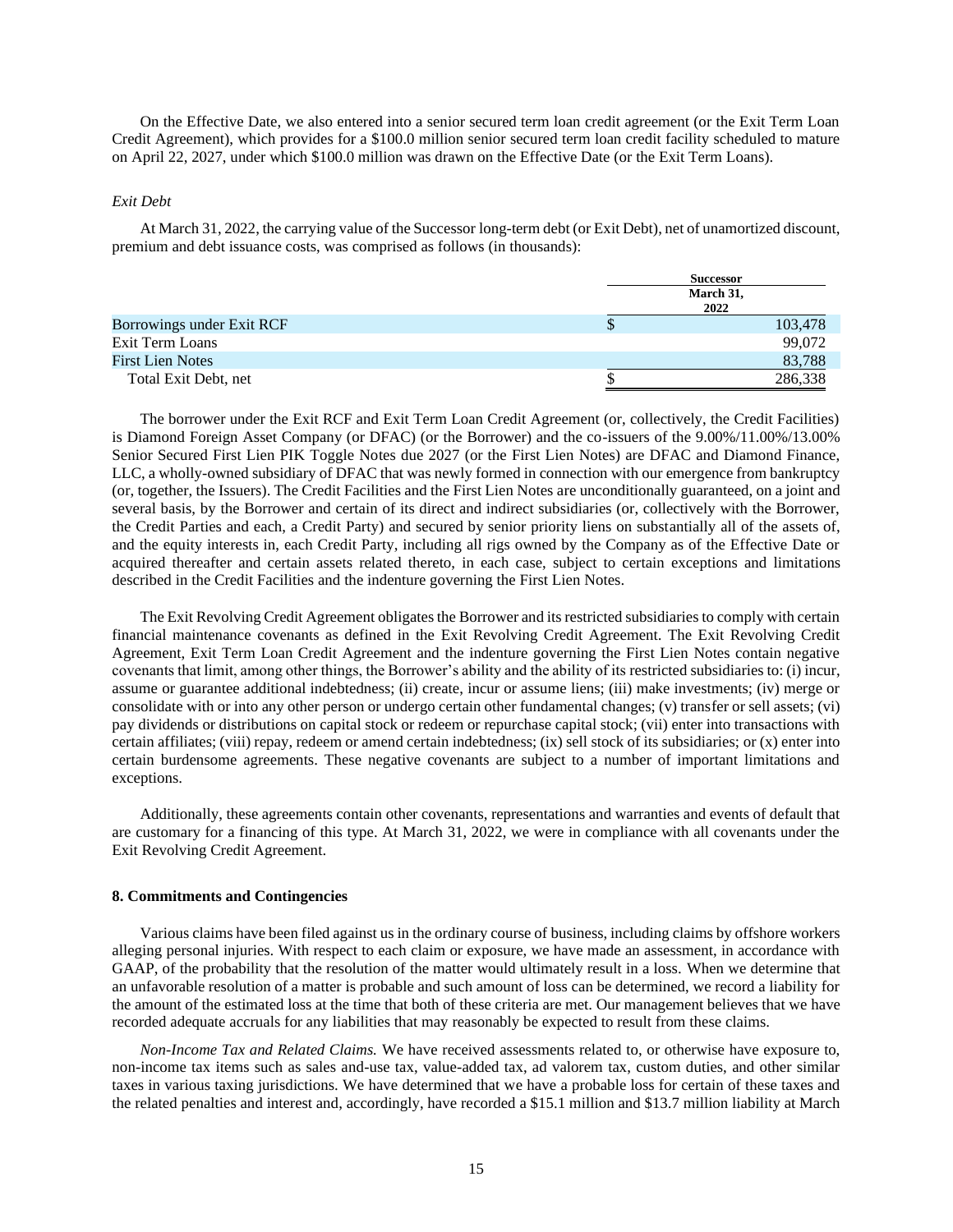31, 2022 and December 31, 2021, respectively, in "Other liabilities" in our unaudited Condensed Consolidated Balance Sheets. We intend to defend these matters vigorously; however, the ultimate outcome of these assessments and exposures could result in additional taxes, interest and penalties for which the fully assessed amounts would have a material adverse effect on our financial condition, results of operations or cash flows.

*Other Litigation.* We have been named in various other claims, lawsuits or threatened actions that are incidental to the ordinary course of our business, including a claim by one of our customers in Brazil, Petróleo Brasileiro S.A. (or Petrobras), that it will seek to recover from its contractors, including us, any taxes, penalties, interest and fees that it must pay to the Brazilian tax authorities for our applicable portion of withholding taxes related to Petrobras' charter agreements with its contractors. We intend to defend these matters vigorously; however, litigation is inherently unpredictable, and the ultimate outcome or effect of any claim, lawsuit or action cannot be predicted with certainty. As a result, there can be no assurance as to the ultimate outcome of any litigation matter. Any claims against us, whether meritorious or not, could cause us to incur significant costs and expenses and require significant amounts of management and operational time and resources. In the opinion of our management, no such pending or known threatened claims, actions or proceedings against us are expected to have a material adverse effect on our consolidated financial position, results of operations or cash flows.

*Personal Injury Claims.* Under our current insurance policies, we self-insure \$1.0 million to \$5.0 million per occurrence, depending on jurisdiction, with respect to personal injury claims not related to named windstorms in the U.S. Gulf of Mexico, which primarily result from Jones Act liability in the U.S. Gulf of Mexico. Depending on the nature, severity and frequency of claims that might arise during a policy year, if the aggregate level of claims exceed certain thresholds, we may self-insure up to \$100.0 million for each subsequent occurrence. For personal injury claims arising due to named windstorms in the U.S. Gulf of Mexico, we self-insure \$10.0 million for the first occurrence and, if the aggregate level of claims exceed certain thresholds, we self-insure up to \$100.0 million for each subsequent occurrence, depending on the nature, severity and frequency of claims that might arise during the policy year.

The Jones Act is a federal law that permits seamen to seek compensation for certain injuries during the course of their employment on a vessel and governs the liability of vessel operators and marine employers for the work-related injury or death of an employee. We engage outside consultants to assist us in estimating our aggregate liability for personal injury claims based on our historical losses and utilizing various actuarial models. We allocate a portion of the aggregate liability to "Accrued liabilities" based on an estimate of claims expected to be paid within the next twelve months with the residual recorded as "Other liabilities." At March 31, 2022 our estimated liability for personal injury claims was \$13.8 million, of which \$6.5 million and \$7.4 million were recorded in "Accrued liabilities" and "Other liabilities," respectively, in our Successor unaudited Condensed Consolidated Balance Sheets. At December 31, 2021 our estimated liability for personal injury claims was \$13.5 million, of which \$5.4 million and \$8.1 million were recorded in "Accrued liabilities" and "Other liabilities," respectively, in our unaudited Condensed Consolidated Balance Sheets. The eventual settlement or adjudication of these claims could differ materially from our estimated amounts due to uncertainties such as:

- the severity and volume of personal injuries claimed;
- the unpredictability of legal jurisdictions where the claims will ultimately be litigated;
- inconsistent court decisions; and
- the risks and lack of predictability inherent in personal injury litigation.

*Purchase Obligations.* At March 31, 2022, we had no purchase obligations for major rig upgrades or any other significant obligations, except for those related to our direct rig operations, which arise during the normal course of business.

*Services Agreement.* In February 2016, we entered into a ten-year agreement with a subsidiary of Baker Hughes Company (formerly named Baker Hughes, a GE company) (or Baker Hughes) to provide services with respect to certain blowout preventer and related well control equipment (or Well Control Equipment) on our drillships. Such services include management of maintenance, certification and reliability with respect to such equipment. Future commitments under the contractual services agreements are estimated to be approximately \$24.0 million per year or an estimated \$137.2 million in the aggregate over the remaining term of the agreements.

In addition, we lease Well Control Equipment for our drillships under ten-year finance leases.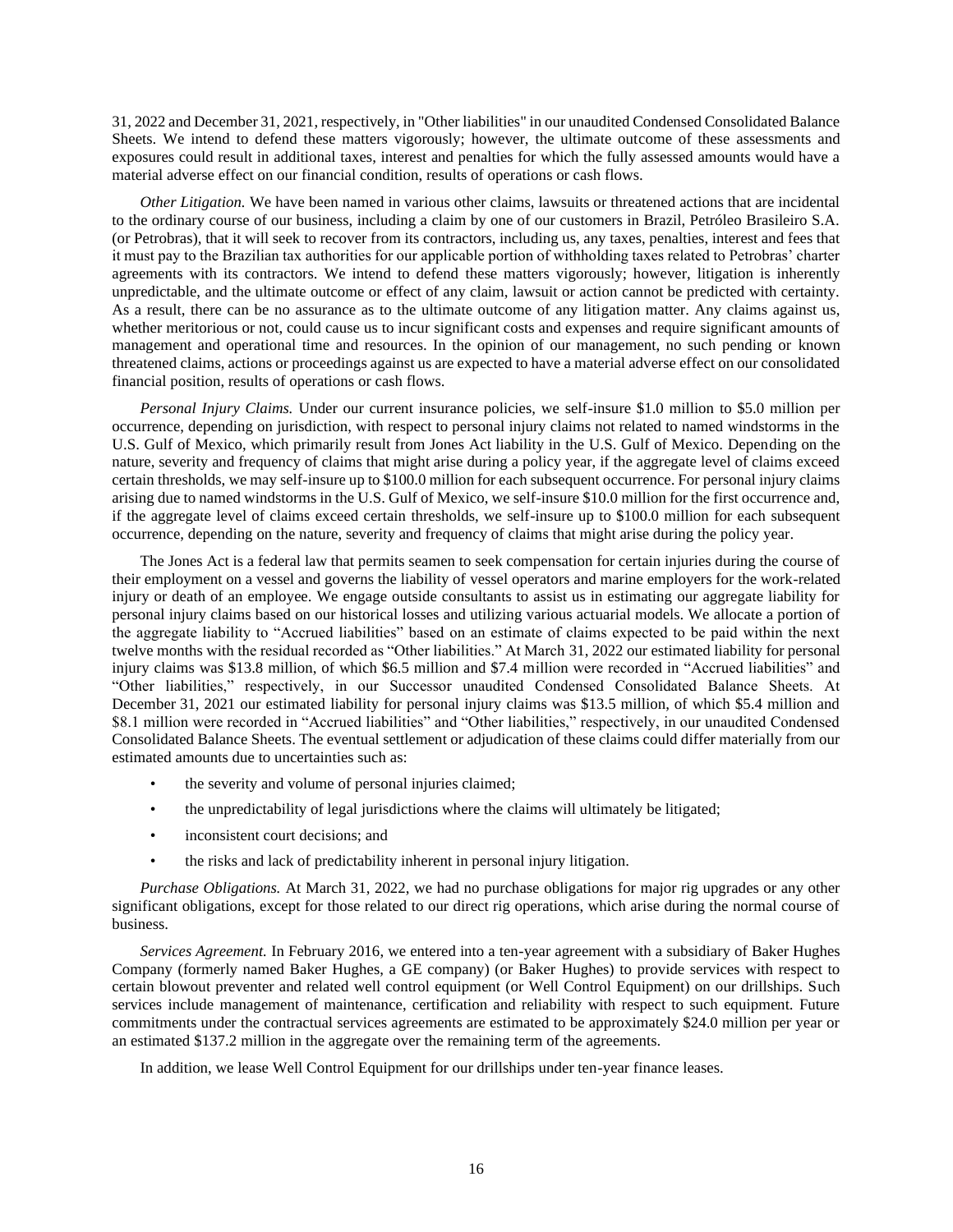*Letters of Credit and Other.* We were contingently liable as of March 31, 2022 in the amount of \$26.3 million under certain tax, performance, supersedeas, VAT and customs bonds and letters of credit. Agreements relating to approximately \$20.2 million of customs, tax, VAT and supersedeas bonds can require collateral at any time, while the remaining agreements, aggregating \$6.1 million, cannot require collateral except in events of default. At March 31, 2022, we had made aggregate collateral deposits of \$19.0 million with respect to other bonds and letters of credit. These deposits are recorded in "Prepaid expenses and other current assets" in our Successor unaudited Condensed Consolidated Balance Sheet at March 31, 2022.

## **9. Segments and Geographic Area Analysis**

We provide contract drilling services with different types of offshore drilling rigs and also provide such services in many geographic locations. However, we have aggregated these operations into one reportable segment based on the similarity of economic characteristics due to the nature of the revenue-earning process as it relates to the offshore drilling industry over the operating lives of our drilling rigs and other qualitative factors such as (i) the nature of services provided (contract drilling), (ii) similarity in operations (interchangeable rig crews and shared management and marketing, engineering, marine and maintenance support) (iii) similar regulatory environment (depending on customer and/or location), and (iv) similar contractual arrangements with customers.

Our drilling rigs are highly mobile and may be moved to other markets throughout the world in response to market conditions or customer needs. At March 31, 2022, our active drilling rigs were located offshore four countries in addition to the United States. Revenues by geographic area are presented by attributing revenues to the individual country where the services were performed.

The following tables provide information about disaggregated revenue by country (in thousands):

|                      |   | <b>Successor</b>                  |    |                   |    |              |  |  |  |  |
|----------------------|---|-----------------------------------|----|-------------------|----|--------------|--|--|--|--|
|                      |   | Three Months Ended March 31, 2022 |    |                   |    |              |  |  |  |  |
|                      |   | <b>Total</b>                      |    | <b>Revenues</b>   |    |              |  |  |  |  |
|                      |   | Contract                          |    | <b>Related to</b> |    |              |  |  |  |  |
|                      |   | <b>Drilling</b>                   |    | Reimbursable      |    |              |  |  |  |  |
|                      |   | <b>Revenues</b>                   |    | <b>Expenses</b>   |    | <b>Total</b> |  |  |  |  |
| <b>United States</b> | D | 76,283                            | \$ | 26,239            | \$ | 102,522      |  |  |  |  |
| Senegal              |   | 27,116                            |    | 1,746             |    | 28,862       |  |  |  |  |
| <b>Brazil</b>        |   | 19,266                            |    |                   |    | 19,266       |  |  |  |  |
| Australia            |   | 15,697                            |    | 2,604             |    | 18,301       |  |  |  |  |
| Myanmar              |   | 9,584                             |    | 3,970             |    | 13,554       |  |  |  |  |
| United Kingdom       |   | 2,306                             |    | 1,428             |    | 3,734        |  |  |  |  |
| Total                |   | 150,252                           | \$ | 35,987            |    | 186.239      |  |  |  |  |

|                      | Predecessor                                    |              |                                                      |    |              |  |  |  |  |
|----------------------|------------------------------------------------|--------------|------------------------------------------------------|----|--------------|--|--|--|--|
|                      |                                                |              | Three Months Ended March 31, 2021                    |    |              |  |  |  |  |
|                      | <b>Total</b>                                   |              | <b>Revenues</b>                                      |    |              |  |  |  |  |
|                      | Contract<br><b>Drilling</b><br><b>Revenues</b> |              | <b>Related to</b><br>Reimbursable<br><b>Expenses</b> |    | <b>Total</b> |  |  |  |  |
| <b>United States</b> | \$<br>74,046                                   | $\mathbb{S}$ | 5,993                                                | \$ | 80,039       |  |  |  |  |
| Brazil               | 3,421                                          |              |                                                      |    | 3,421        |  |  |  |  |
| Australia            | 11,673                                         |              | 3,154                                                |    | 14,827       |  |  |  |  |
| Myanmar              | 9,322                                          |              | 1,167                                                |    | 10,489       |  |  |  |  |
| United Kingdom       | 24,091                                         |              | 1,950                                                |    | 26,041       |  |  |  |  |
| Total                | 122,553                                        |              | 12,264                                               |    | 134,817      |  |  |  |  |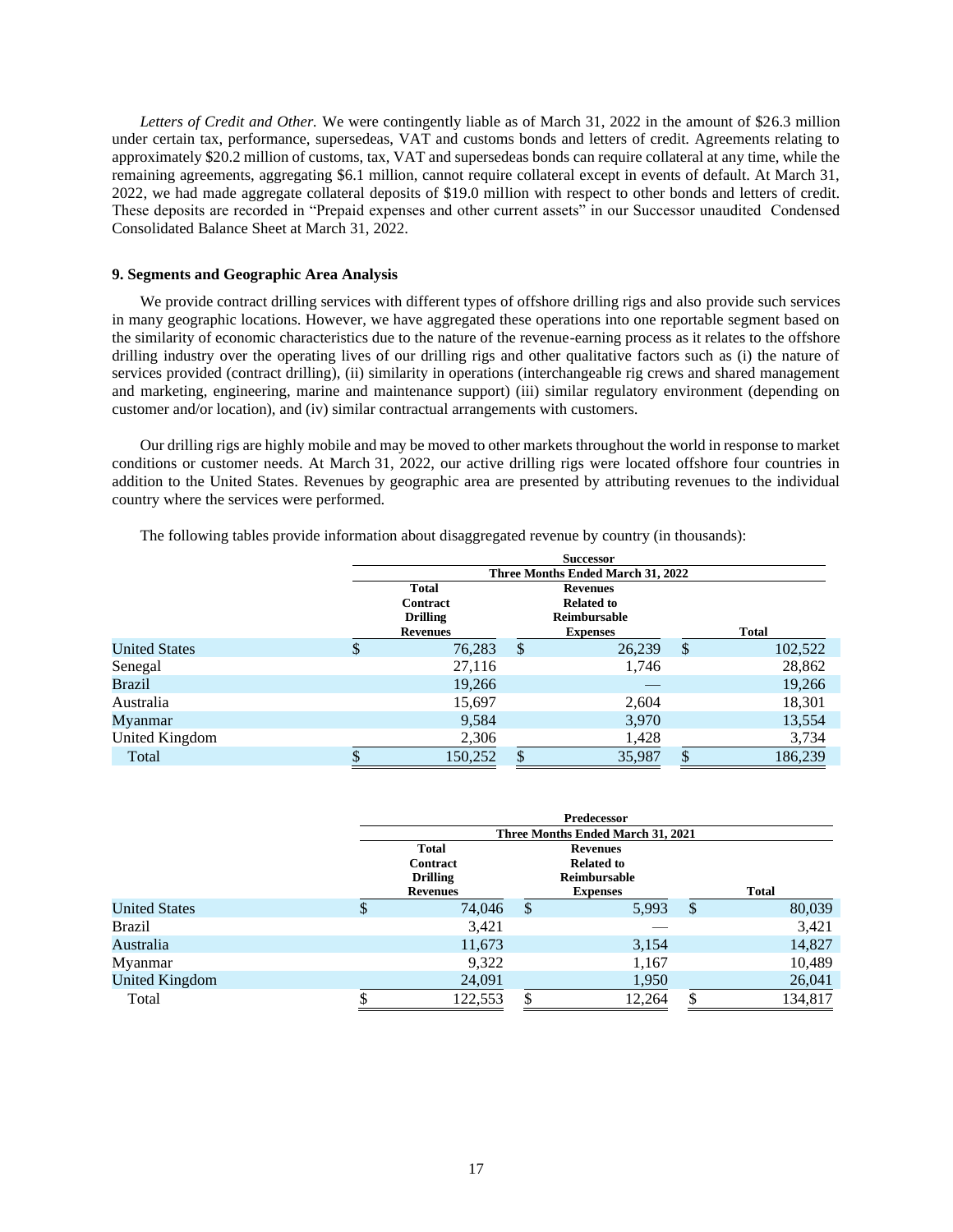### <span id="page-17-0"></span>**ITEM 2. Management's Discussion and Analysis of Financial Condition and Results of Operations.**

The following discussion should be read in conjunction with our unaudited condensed consolidated financial statements (including the notes thereto) included in Item 1 of Part I of this report and Item 1A, "Risk Factors" included in our Annual Report on Form 10-K for the year ended December 31, 2021, as amended by Amendment No. 1 on Form 10-K/A. References to "Diamond Offshore," "Company," "we," "us" or "our" mean Diamond Offshore Drilling, Inc., a Delaware corporation, and its subsidiaries.

We provide contract drilling services to the energy industry around the globe with a fleet of 15 floater rigs (four owned drillships, eight semisubmersibles and three managed rigs). See "– Market Overview."

### **Fresh Start Accounting**

Upon emergence from bankruptcy on April 23, 2021 (or the Effective Date), we met the criteria for and were required to adopt fresh start accounting in accordance with Financial Accounting Standards Board Accounting Standards Codification Topic No. 852 – *Reorganizations*. As a result of the application of fresh start accounting and the effects of the implementation of our restructuring plan, the financial statements for the period after April 23, 2021 will not be comparable with the financial statements prior to and including April 23, 2021. References to "Successor" refer to the Company and its financial position and results of operations after the Effective Date (including December 31, 2021, March 31, 2022 and the three-month period ended March 31, 2022). References to "Predecessor" refer to the Company and its financial position and results of operations on or before the Effective Date (including the threemonth period ended March 31, 2021). See Note 1 "General Information" to our unaudited condensed consolidated financial statements included in Item 1 of Part I of this report.

#### **Relisting on NYSE**

We received approval in the first quarter of 2022 to relist our unrestricted common stock on the New York Stock Exchange (or NYSE) under the ticker symbol "DO." Our common stock commenced trading on the NYSE on March 30, 2022.

#### **Market Overview**

In the first quarter of 2022, commodity prices continued to improve, supporting global demand for offshore drilling services. Brent oil prices in the first quarter of 2022 averaged approximately \$100 per barrel compared to approximately \$80 per barrel in the fourth quarter of 2021. Some third-party experts have predicted that improvement in commodity pricing will bolster capital spending by over 35% in 2023, as compared to 2022, although there can be no assurance as to whether and such increases may occur. In addition to commodity prices, demand for offshore drilling appears to be supported by geopolitical events, such as Russia's invasion of Ukraine, the related economic sanctions imposed on Russia and a renewed interest in energy security across Europe and the United States.

Coupled with increased demand for floating drilling rigs, supply has continued to wane from historical highs, albeit at a slower pace than previously experienced. Offshore drilling contractors continue to remove less capable, less efficient, rigs from the market while at the same time reactivating certain stacked rigs that are awarded contracts. In addition, as dayrates continue to improve, the likelihood that idle capacity stranded in shipyards around the world may enter the market increases materially.

Although it appears that demand for floaters continues to grow, we remain cautious as headwinds to a recovery continue to loom. Costs to operate our business have continued to see upward inflationary pressure. From raw materials such as steel to both offshore and onshore labor, the industry continues to grapple with higher than previously experienced cost inflation. The majority of these costs cannot be passed on to our clients as we are in fixed dayrate contracts that have little to no room for adjustment with regard to cost inflation. Headwinds are also present from client capital allocation choices which continue to focus on renewable energy sources. These investments could lead to a degradation in the demand profile for our services in the long term as offshore hydrocarbons are replaced with alternative forms of energy. Notwithstanding these challenges, global energy demand continues to improve, and we expect both traditional and renewable sources of energy to be needed to meet the world's energy needs, much of which we expect to be produced offshore.

See "– Contract Drilling Backlog" for future commitments of our rigs during 2022 through 2024.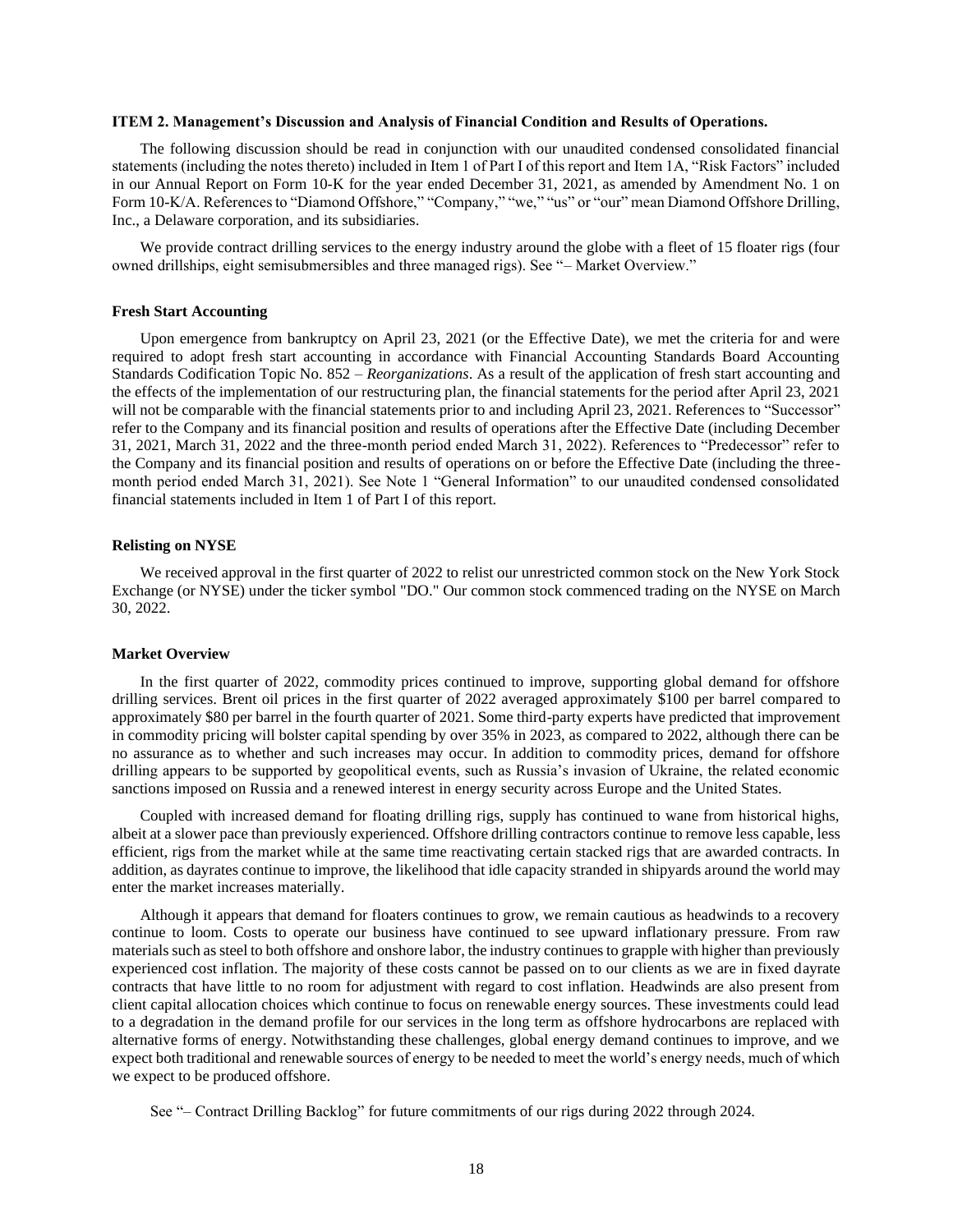### **Contract Drilling Backlog**

We believe that our contract drilling backlog provides a useful indicator of our future revenue-earning opportunities. Our contract drilling backlog, as presented below, includes only firm commitments (typically represented by signed contracts) and is calculated by multiplying the contracted operating dayrate by the firm contract period. The contract period is based on the number of stated days for fixed-term contracts or an estimated duration (in days) for contracts based on a fixed number of wells. Our calculation also assumes full utilization of our drilling equipment for the contract period (excluding scheduled shipyard and survey days); however, the amount of actual revenue earned and the actual periods during which revenues are earned may be different than the amounts and periods shown in the tables below due to various factors. Our utilization rates, which generally have approached 92-98% during contracted periods, can be adversely impacted by downtime due to various operating factors including unscheduled repairs and maintenance, weather conditions and effects of COVID-19 and related delays. Contract drilling backlog excludes revenues for mobilization, demobilization, contract preparation and customer reimbursables. No revenue is generally earned during periods of downtime for regulatory surveys. Changes in our contract drilling backlog between periods are generally a function of the performance of work on term contracts, as well as the extension or modification of existing term contracts and the execution of additional contracts. In addition, under certain circumstances, our customers may seek to terminate or renegotiate our contracts, which could adversely affect our reported backlog.

The backlog information presented below does not, nor is it intended to, align with the disclosures related to revenue expected to be recognized in the future related to unsatisfied performance obligations, which are presented in Note 2 "Revenue from Contracts with Customers" to our unaudited condensed consolidated financial statements included in Item 1 of Part I of this report. Contract drilling backlog includes only future dayrate revenue as described above, while the disclosure in Note 2 "Revenue from Contracts with Customers" excludes dayrate revenue and reflects expected future revenue for mobilization, demobilization and capital modifications to our rigs, which are related to non-distinct promises within our signed contracts. See "– Important Factors That May Impact Our Operating Results, Financial Condition or Cash Flows."

The following table reflects our contract drilling backlog as of April 1, 2022 (and does not include any contracts signed after April 1, 2022 but prior to the date of this report), January 1, 2022 (the date reported in our Annual Report on Form 10-K for the year ended December 31, 2021), and April 1, 2021 (the date reported in our Quarterly Report on Form 10-Q for the quarter ended March 31, 2021) (in millions).

|                                  | April 1,<br>$2022^{(1)}$ |  | January 1,<br>$2022^{(1)}$ | April 1,<br>$2021^{(2)}$ |       |
|----------------------------------|--------------------------|--|----------------------------|--------------------------|-------|
| <b>Contract Drilling Backlog</b> | 1,152                    |  | 1,191                      |                          | 1,092 |

- **(1)** Includes contract backlog of \$116.0 million and \$95.0 million at April 1, 2022 and January 1, 2022, respectively, attributable to customer drilling contracts secured for rigs managed by us. We entered into the drilling contracts directly with the customer and will receive and recognize revenue under the terms of the contract. Pursuant to the terms of the charter agreement with the rig owner, we will realize a gross margin equivalent to our management and marketing fee.
- **(2)** Contract drilling backlog as of April 1, 2021 excludes future commitment amounts totaling approximately \$74.0 million payable by a customer in the form of a guarantee of gross margin to be earned on future contracts or by direct payment, pursuant to terms of an existing contract.

The following table reflects the amount of revenue related to our contract drilling backlog by year as of April 1, 2022 (in millions).

|                                          | For the Years Ending December 31, |              |        |      |  |  |
|------------------------------------------|-----------------------------------|--------------|--------|------|--|--|
|                                          | Total                             | $2022^{(1)}$ | 2023   | 2024 |  |  |
| Contract Drilling Backlog <sup>(2)</sup> | $1.152$ \$                        | 570 \$       | 447 \$ |      |  |  |

(1) Represents the nine-month period beginning April 1, 2022.<br>(2) Includes contract backlog of \$100.0 million and \$16.0 million

**(2)** Includes contract backlog of \$100.0 million and \$16.0 million in 2022 and 2023, respectively, attributable to customer drilling contracts secured for two rigs managed under the MMSA. We have entered into the drilling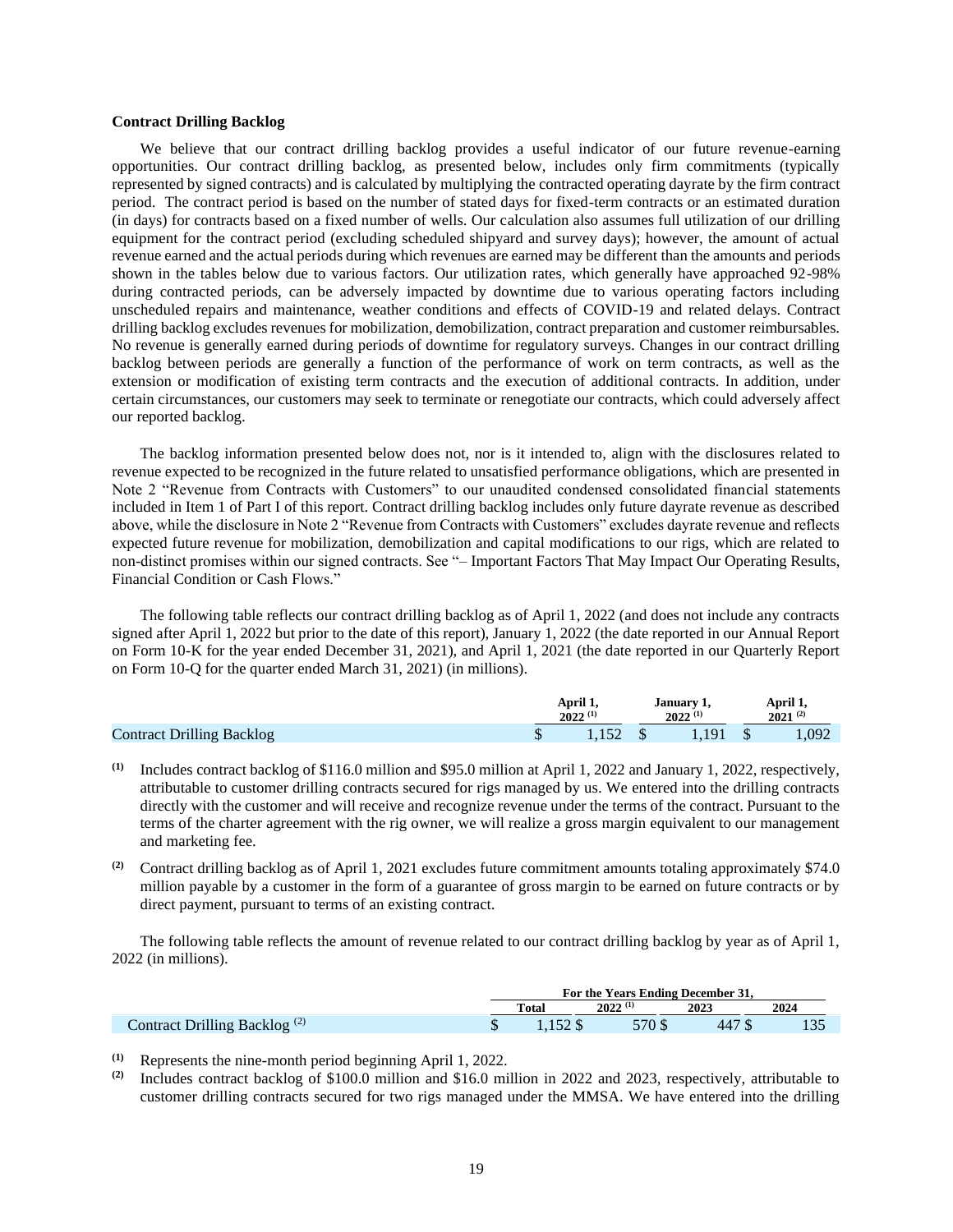contracts directly with the customer and will receive and recognize revenue under the terms of the contract. Pursuant to the terms of the charter agreement with the rig owner, we will realize a gross margin equivalent to our management and marketing fee.

The following table reflects the percentage of rig days per year committed as of April 1, 2022. The percentage of rig days committed is calculated as the ratio of total days committed under contracts, as well as scheduled shipyard, survey and mobilization days for all rigs in our fleet, to total available days (number of rigs, including cold-stacked rigs, multiplied by the number of days in a particular year).

|                                                 | For the Years Ending December 31, |      |       |  |  |
|-------------------------------------------------|-----------------------------------|------|-------|--|--|
|                                                 | $2022^{(1)}$                      | 2023 | 2024  |  |  |
| Percentage of Rig Days Committed <sup>(2)</sup> | 56%                               | 37%  | $1\%$ |  |  |

**(1)** Represents the nine-month period beginning April 1, 2022.

**(2)** As of April 1, 2022, includes approximately 146 rig days currently known and scheduled for contract preparation, mobilization of rigs, surveys and extended repair and maintenance projects in the remainder of 2022.

#### **Important Factors That May Impact Our Operating Results, Financial Condition or Cash Flows**

*COVID-19 Pandemic.* The COVID-19 outbreak and efforts to mitigate the spread of the virus continue to adversely impact our business as a result of risks to the safety of our personnel, as well as travel restrictions that may continue to arise, challenging the ability to move personnel, equipment, supplies and service personnel to-and-from our drilling rigs. In response, we have adopted COVID-19 vaccination and testing requirements, as well as other health protocols designed to ensure the safety of our offshore personnel based on the regions in which our rigs are operating. In the current environment, we have been able to modify and/or eliminate some of our initial protocols implemented early after the onset of the pandemic. We incurred incremental costs of approximately \$2.4 million and \$3.2 million related to the COVID-19 pandemic during the Successor quarters ended March 31, 2022 and December 31, 2021, respectively. We expect to incur similar types of costs during the remainder of 2022 but cannot predict the future financial impact of our response to the COVID-19 pandemic nor its duration or potential effects in this fluid environment. As such, costs may be more than projected, perhaps by a material amount.

*Regulatory Surveys and Planned Downtime.* We perform certain regulatory inspections, which we refer to as a special survey, that are due every five years for most of our rigs and every two-and-one-half years for our North Sea rigs. Our operating income is negatively impacted when we perform these required regulatory surveys due to planned downtime during the inspection period. Our operating income is also reduced by planned downtime for upgrades, contract preparation and mobilization of rigs; however, in some cases, we may be compensated for all or a portion of this downtime. During the remainder of 2022, we expect to spend approximately 146 days of planned downtime, including approximately 64 days for mobilization and contract preparation activities for the *Ocean BlackHawk*, approximately 39 days for an intermediate survey and anchor winch repairs for the *Ocean Patriot,* approximately 30 days for the demobilization of the *Ocean Onyx* and approximately 13 days for mobilizations between contracts for the *Ocean Apex*. Subject to ongoing assessments, the *Ocean Endeavor* may require an additional out-of-service period in the latter part of 2022 for further repairs and enhancements. We can provide no assurance as to the exact timing and/or duration of downtime associated with regulatory inspections, repairs, contract preparation, rig mobilizations and other shipyard projects. See " - Contract Drilling Backlog."

*Physical Damage and Marine Liability Insurance.* We are self-insured for physical damage to rigs and equipment caused by named windstorms in the U.S. Gulf of Mexico, as defined by the relevant insurance policy. If a named windstorm in the U.S. Gulf of Mexico causes significant damage to our rigs or equipment, it could have a material adverse effect on our financial condition, results of operations and cash flows. Under our current insurance policy, we carry physical damage insurance for certain losses other than those caused by named windstorms in the U.S. Gulf of Mexico for which our deductible for physical damage is \$10.0 million per occurrence. In addition, we currently carry loss-of-hire insurance on certain rigs to cover lost cash flow when a rig is damaged (other than when caused by named windstorms in the U.S. Gulf of Mexico) but have not purchased loss-of-hire insurance for our entire fleet.

In addition, we carry marine liability insurance covering certain legal liabilities, including coverage for certain personal injury claims, collisions, and wreck removals, and generally covering liabilities arising out of or relating to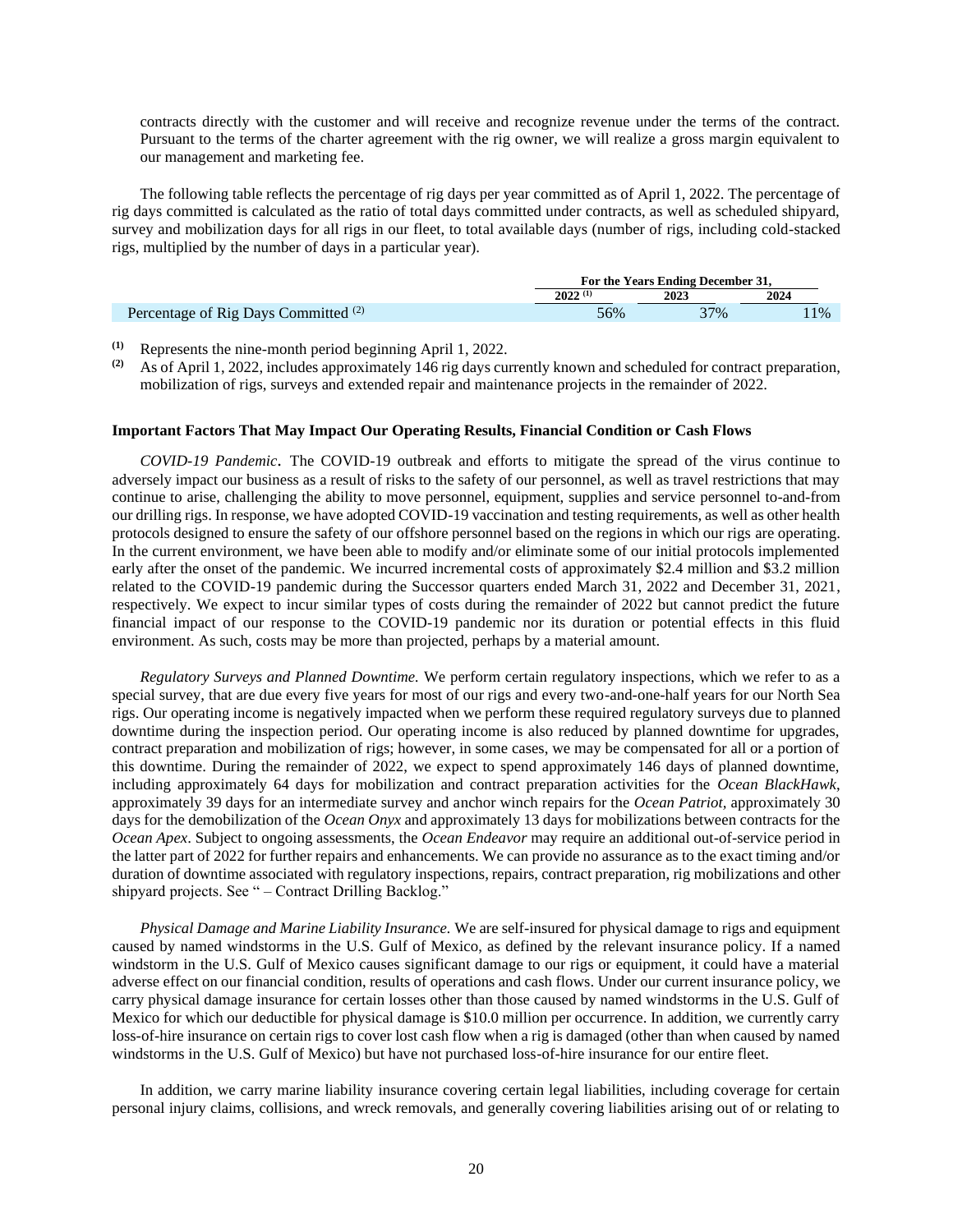pollution and/or environmental risk. We believe that the policy limit for our marine liability insurance is within the range that is customary for companies of our size in the offshore drilling industry and is appropriate for our business. Under these marine liability policies, we self-insure \$1.0 million to \$5.0 million per occurrence, depending on jurisdiction, but up to \$25.0 million for liabilities arising out of named windstorms in the U.S. Gulf of Mexico. Depending on the nature, severity, and frequency of claims that might arise during the policy year, if the aggregate level of claims exceed certain thresholds, we may self-insure up to \$100.0 million for each subsequent occurrence.

### **Critical Accounting Policies**

Our significant accounting policies are discussed in Note 1 "General Information" of our notes to the audited consolidated financial statements included in our Annual Report on Form 10-K for the year ended December 31, 2021.

#### **Results of Operations**

We have elected to present a comparison of our results of operations for the current quarter with that of the immediately preceding quarter, as permitted under Item  $303(c)(2)(ii)$  of Regulation S-K. We believe this comparison is more useful in identifying business trends and provides a more meaningful analysis of our business as our results are largely driven by market changes rather than seasonal business activity. We continue to present the required comparison of current year-to-date results with the same period of the prior year.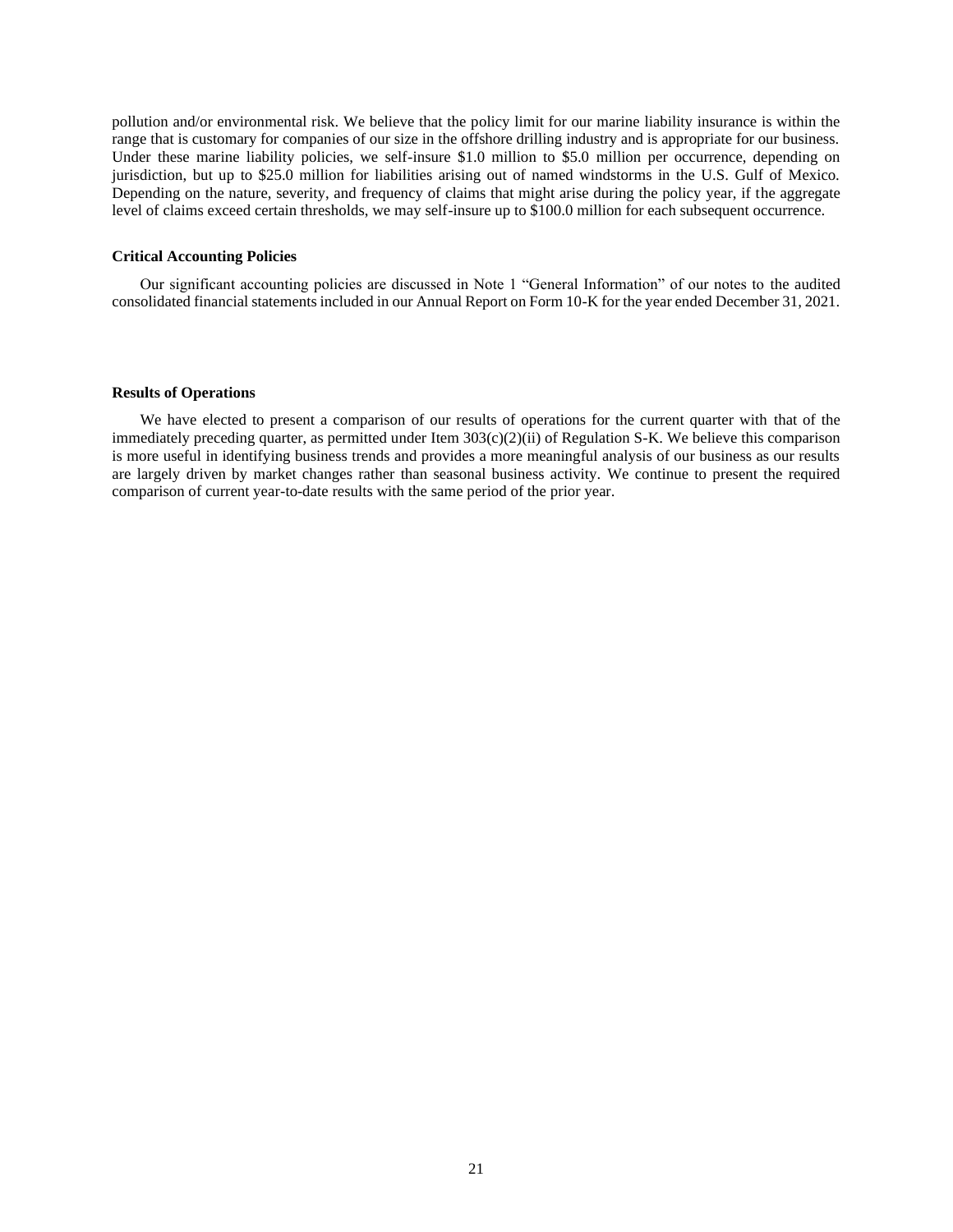Our operating results for contract drilling services are dependent on three primary metrics or key performance indicators: revenue-earning (or R-E) days, rig utilization and average daily revenue. We believe that R-E days provide a comparative measurement of the activity level of our fleet, rig utilization is an indicator of our ability to secure work for and the operational efficiency of our fleet and average daily revenue provides a comparative measure for our revenue-earning performance. We utilize these performance indicators in the review of our business and operating results and believe these are useful metrics for investors to utilize in evaluating our performance. The tables presented below include these three key performance indicators and other comparative data relating to our revenues and operating expenses for the respective periods (in thousands, except days, daily amounts and percentages) for the Successor three-month periods ended March 31, 2022 and December 31, 2021 and the Predecessor three-month period ended March 31, 2021.

|  |  |  |  |  | Results for the three-month periods ended March 31, 2022, December 31, 2021 and March 31, 2021. |  |  |  |
|--|--|--|--|--|-------------------------------------------------------------------------------------------------|--|--|--|
|  |  |  |  |  |                                                                                                 |  |  |  |

|                                              | <b>Successor</b>                                           |           |                          |                                                               |                                                  | Predecessor |  |  |
|----------------------------------------------|------------------------------------------------------------|-----------|--------------------------|---------------------------------------------------------------|--------------------------------------------------|-------------|--|--|
|                                              | <b>Three</b><br><b>Months</b><br><b>Ended</b><br>March 31, |           |                          | <b>Three</b><br><b>Months</b><br><b>Ended</b><br>December 31, | <b>Three Months</b><br><b>Ended</b><br>March 31, |             |  |  |
|                                              |                                                            | 2022      |                          | 2021                                                          |                                                  | 2021        |  |  |
| <b>REVENUE-EARNING DAYS (1)</b>              |                                                            | 668       |                          | 878                                                           |                                                  | 580         |  |  |
| UTILIZATION <sup>(2)</sup>                   |                                                            | 53%       |                          | 68%                                                           |                                                  | 54%         |  |  |
| <b>AVERAGE DAILY REVENUE (3)</b>             | \$                                                         | 224,900   | $\mathcal{S}$            | 209,700                                                       | \$                                               | 211,300     |  |  |
| <b>CONTRACT DRILLING REVENUE</b>             | \$                                                         | 150,252   | \$                       | 184,139                                                       | \$                                               | 122,553     |  |  |
| REVENUE RELATED TO REIMBURSABLE              |                                                            |           |                          |                                                               |                                                  |             |  |  |
| <b>EXPENSES</b>                              |                                                            | 35,987    |                          | 43,139                                                        |                                                  | 12,264      |  |  |
| <b>TOTAL REVENUES</b>                        | \$                                                         | 186,239   | \$                       | 227,278                                                       | \$                                               | 134,817     |  |  |
| CONTRACT DRILLING EXPENSE, EXCLUDING         |                                                            |           |                          |                                                               |                                                  |             |  |  |
| <b>DEPRECIATION</b>                          | \$                                                         | 144,902   | $\mathcal{S}$            | 138,647                                                       | \$                                               | 141,573     |  |  |
| <b>REIMBURSABLE EXPENSES</b>                 | \$                                                         | 35,613    | \$                       | 42,640                                                        | \$                                               | 11,837      |  |  |
| <b>OPERATING INCOME (LOSS)</b>               |                                                            |           |                          |                                                               |                                                  |             |  |  |
| Contract drilling services, net              | \$                                                         | 5,350     | \$                       | 45,492                                                        | \$                                               | (19,020)    |  |  |
| Reimbursable expenses, net                   |                                                            | 374       |                          | 499                                                           |                                                  | 427         |  |  |
| Depreciation                                 |                                                            | (26,952)  |                          | (24, 618)                                                     |                                                  | (74, 626)   |  |  |
| General and administrative expense           |                                                            | (16, 732) |                          | (16, 301)                                                     |                                                  | (12, 366)   |  |  |
| Impairment of assets                         |                                                            |           |                          | (132, 449)                                                    |                                                  | (197, 027)  |  |  |
| Gain on disposition of assets                |                                                            | 4,044     |                          | 81                                                            |                                                  | 5,401       |  |  |
| <b>Total Operating Loss</b>                  | \$                                                         | (33,916)  | \$                       | (127, 296)                                                    | $\frac{1}{2}$                                    | (297, 211)  |  |  |
| Other income (expense):                      |                                                            |           |                          |                                                               |                                                  |             |  |  |
| Interest income                              |                                                            | 1         |                          | 1                                                             |                                                  | 30          |  |  |
| Interest expense, net of amounts capitalized |                                                            | (8,325)   |                          | (9,306)                                                       |                                                  | (32, 562)   |  |  |
| Foreign currency transaction gain (loss)     |                                                            | (2,129)   |                          | (1,256)                                                       |                                                  | 625         |  |  |
| Reorganization items, net                    |                                                            |           |                          | (635)                                                         |                                                  | (35, 252)   |  |  |
| Other, net                                   |                                                            | 1,362     |                          | 60                                                            |                                                  | 489         |  |  |
| Loss before income tax benefit               |                                                            | (43,007)  |                          | (138, 432)                                                    |                                                  | (363, 881)  |  |  |
| Income tax benefit                           |                                                            | 8,653     |                          | 13,564                                                        |                                                  | 2,200       |  |  |
| <b>NET LOSS</b>                              | \$                                                         | (34, 354) | $\overline{\mathcal{S}}$ | (124, 868)                                                    | $\overline{\$}$                                  | (361, 681)  |  |  |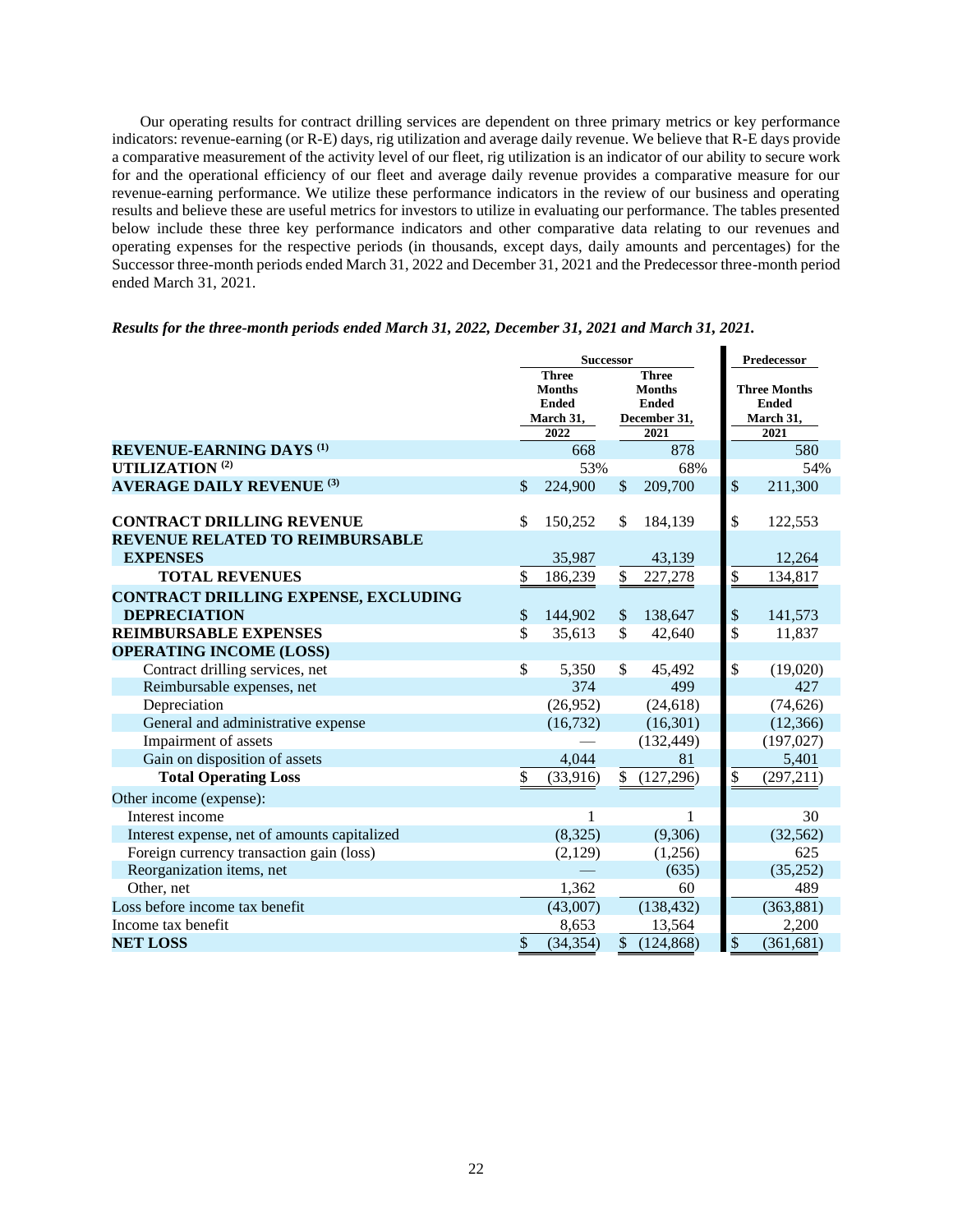- **(1)** An R-E day is defined as a 24-hour period during which a rig earns a dayrate after commencement of operations and excludes mobilization, demobilization and contract preparation days.
- **(2)** Utilization is calculated as the ratio of total R-E days divided by the total calendar days in the period for all rigs in our fleet (including managed and cold-stacked rigs).
- **(3)** Average daily revenue is defined as total contract drilling revenue for all of the rigs in our fleet (including managed rigs) per R-E day.

#### *Three Months Ended March 31, 2022 Compared to Three Months Ended December 31, 2021*

*Contract Drilling Revenue*. Comparing the two quarters, contract drilling revenue decreased \$33.9 million, primarily due to 210 fewer R-E days (\$44.1 million), partially offset by higher average daily revenue earned (\$10.2 million). The reduction in R-E days is a result of incremental downtime for shipyard projects for the *Ocean Endeavor* and *Ocean Patriot* (138 fewer R-E days), which were both out of service for repairs, including a special survey for the *Ocean Patriot*, during the first quarter of 2022. R-E days for the 2022 period also reflect incremental nonproductive time for the *Ocean Apex* (88 fewer R-E days), which was warm stacked, awaiting contract commencement, and other net incremental non-productive time (14 days). The *West Auriga*, one of the rigs managed under the MMSA, commenced a one-year contract in the GOM in March 2022 (30 R-E days). Higher average daily revenue earned in the first quarter of 2022, compared to the fourth quarter of 2021, is primarily due to the operation of the managed rig, combined with a performance bonus earned by one of our owned drillships in 2022.

*Revenue Related to Reimbursable Expenses*. During the first quarter of 2022 and fourth quarter of 2021, we recognized gross reimbursable revenue and expenses of \$23.2 million and \$25.1 million, respectively, pursuant to the MMSA.

*Contract Drilling Expense, Excluding Depreciation*. Contract drilling expense, excluding depreciation, increased \$6.3 million during the first quarter of 2022 compared to the fourth quarter of 2021, reflecting higher repair, maintenance and mobilization costs (\$9.0 million), primarily for the *Ocean Endeavor* and *Ocean Patriot*, and costs associated with the operations of the *West Auriga* (\$6.7 million). The increased expense was partially offset by lower equipment rental expense for our owned drillships (\$6.8 million) and a net reduction in shorebase support and other costs (\$2.6 million).

*Impairment of Assets.* During the fourth quarter of 2021, we recognized an impairment charge of \$132.4 million to write down the carrying value of two semisubmersible rigs to their estimated fair value. No impairment charge was recognized in the first quarter of 2022.

*Gain on Disposition of Assets.* During the first quarter of 2022, we sold the *Ocean Valor* for aggregate proceeds of approximately \$6.6 million and recognized a net gain on the transaction of \$4.2 million.

*Income Tax Benefit*. We estimate our annual effective tax rate (or AETR) for continuing operations in recording our interim quarterly income tax provision taking into account the various jurisdictions in which we operate. Discrete tax adjustments are excluded from the computation of the AETR and recorded in the quarter in which they occur.

We recorded a net income tax benefit of \$8.7 million (20.1% effective tax rate) for the quarter ended March 31, 2022, inclusive of a \$3.6 million benefit reflecting remeasurement of unrecognized tax benefits due to strengthening of the U.S. dollar relative to foreign currencies. For the three months ended December 31, 2021, we recorded a net income tax benefit of \$13.6 million (9.8% effective tax rate). The higher effective tax rate for the quarter ended March 31, 2022 reflects our domestic and international jurisdictional mix of estimated pre-tax income and losses for the period.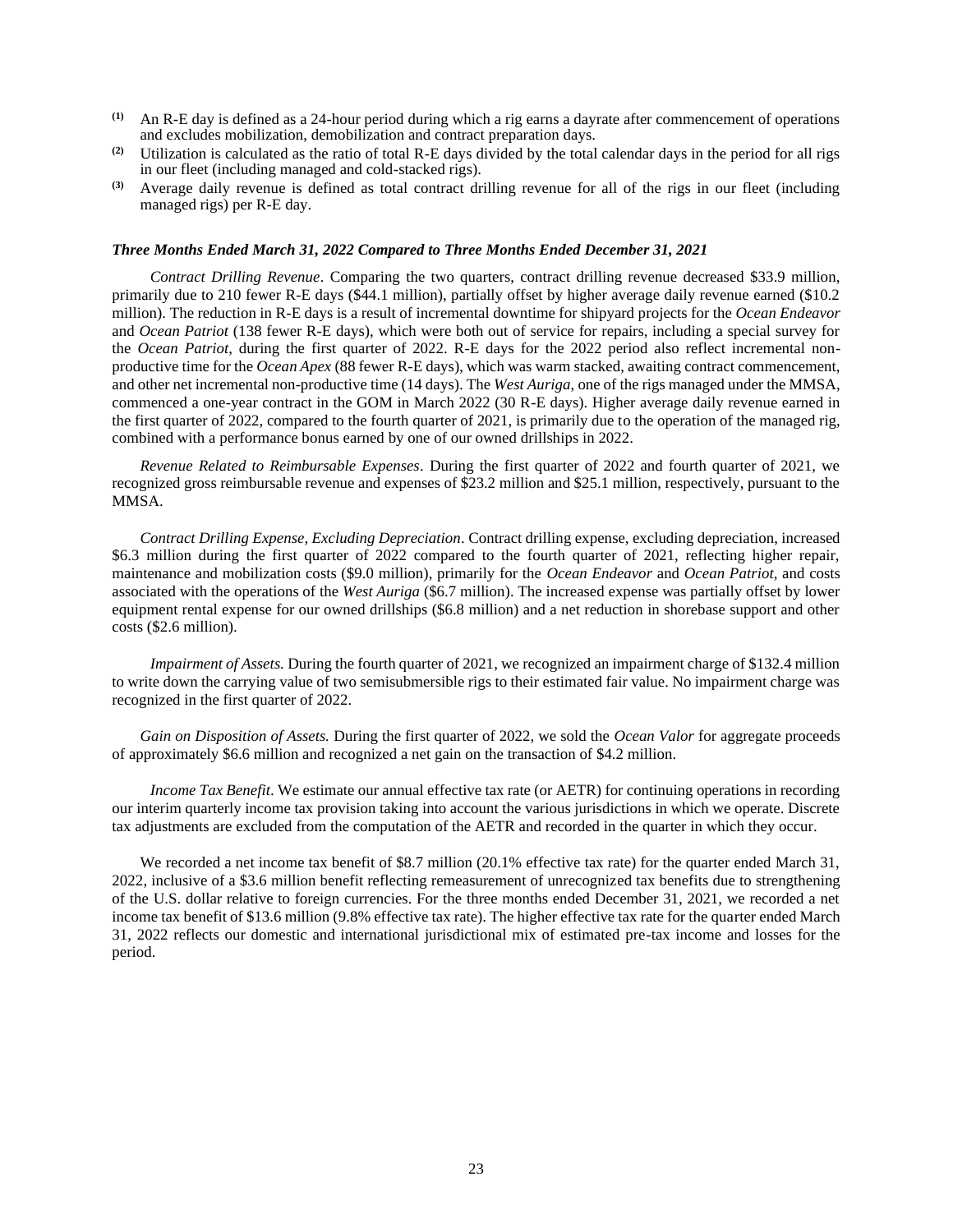## *Three Months Ended March 31, 2022 (Successor) Compared to Three Months Ended March 31, 2021 (Predecessor)*

*Contract Drilling Revenue.* Contract drilling revenue increased \$27.7 million during the first quarter of 2022 compared to the first quarter of 2021, primarily due to 88 incremental R-E days (\$18.6 million), combined with an increase in average daily revenue (\$9.1 million). The increase in R-E days in 2022 was primarily as a result of rigs commencing contracts subsequent to the first quarter of 2021 in Senegal (*Ocean BlackRhino*), Brazil (*Ocean Courage*) and the GOM (*West Auriga*) (203 days) and incremental R-E days for the *Ocean Onyx*, which had commenced its contract during the first quarter of 2021 (52 days). R-E days during the first quarter of 2022, compared to the first quarter of 2021, were reduced by incremental downtime for repairs (167 fewer days), primarily associated with shipyard projects for the *Ocean Endeavor* and *Ocean Patriot*. Average daily revenue increased in the first quarter of 2022 compared to the first quarter of 2021, primarily due to contracts renegotiated after the first quarter of 2021.

*Contract Drilling Expense, Excluding Depreciation*. During the first quarter of 2022, contract drilling expense, excluding depreciation, was \$144.9 million compared to \$141.6 million for the first quarter of 2021. The \$3.3 million increase in costs in the first quarter of 2022, compared to the same period of 2021, is primarily attributable to incremental contract drilling expense for the managed rigs (\$6.7 million) and higher labor and related costs (\$4.7 million), integrated services costs associated with the current contract for the *Ocean Courage* (\$2.4 million) and other net cost (\$0.4 million). The increase in contract drilling expense was partially offset by reduced equipment rental costs (\$10.9 million), reflecting the impact of a lease modification for our blowout preventer and related well control equipment leases on our drillships.

*Depreciation Expense.* Depreciation expense for the first quarter of 2022 and 2021 was \$26.9 million and \$74.6 million, respectively. The decline in depreciation expense in the 2022 quarter was primarily due to the reduction in depreciable value of our rigs and equipment as a result of the fair value remeasurement of such assets from the application of fresh start accounting on the Effective Date and asset impairments recognized in the fourth quarter of 2021.

*General and Administrative Expense*. During the first quarter of 2022, we incurred general and administrative costs of \$16.7 million compared to \$12.4 million in the first quarter of 2021. The increase in expense in the first quarter of 2022 is primarily attributable to higher legal and other professional costs, combined with incremental compensation expense associated with stock-based compensation awards subsequent to the first quarter of 2021.

*Impairment of Assets.* During the first quarter of 2021, we recognized an aggregate impairment charge of \$197.0 million to write down the carrying value of one of our rigs with indicators of impairment. No impairment charges were recognized during first quarter of 2022.

*Interest Expense.* Interest expense for the first quarter of 2022 included interest cost related to our exit financing (\$5.7 million) and imputed interest expense related to our equipment finance leases (\$2.7 million).

Upon filing for bankruptcy protection on April 26, 2020, we ceased accruing interest expense on our then outstanding long-term indebtedness and borrowings outstanding under our previous credit facility. However, due to provisions in our plan of reorganization, we resumed recognizing interest on our outstanding borrowings under the previous credit facility and accrued interest expense of \$32.6 million for the Predecessor three months ended March 31, 2021, inclusive of a \$23.4 million catch-up adjustment for the period from April 26, 2020 to December 31, 2020.

*Income Tax Benefit*. We recorded a net income tax benefit of \$8.7 million (20.1% effective tax rate) for the quarter ended March 31, 2022, as compared with the Predecessor's income tax expense of \$2.2 million (0.6% effective tax rate) for the first quarter of 2021. The effective tax rate for the first quarter of 2021 reflects certain consequences of the Predecessor's bankruptcy filing. The relatively larger income tax benefit for the first quarter of 2022 reflects changes in the domestic and international jurisdictional mix of our pre-tax income and loss, which are consequences, in part, of realigning substantially all of our assets and operations under a foreign subsidiary in the second quarter of 2021.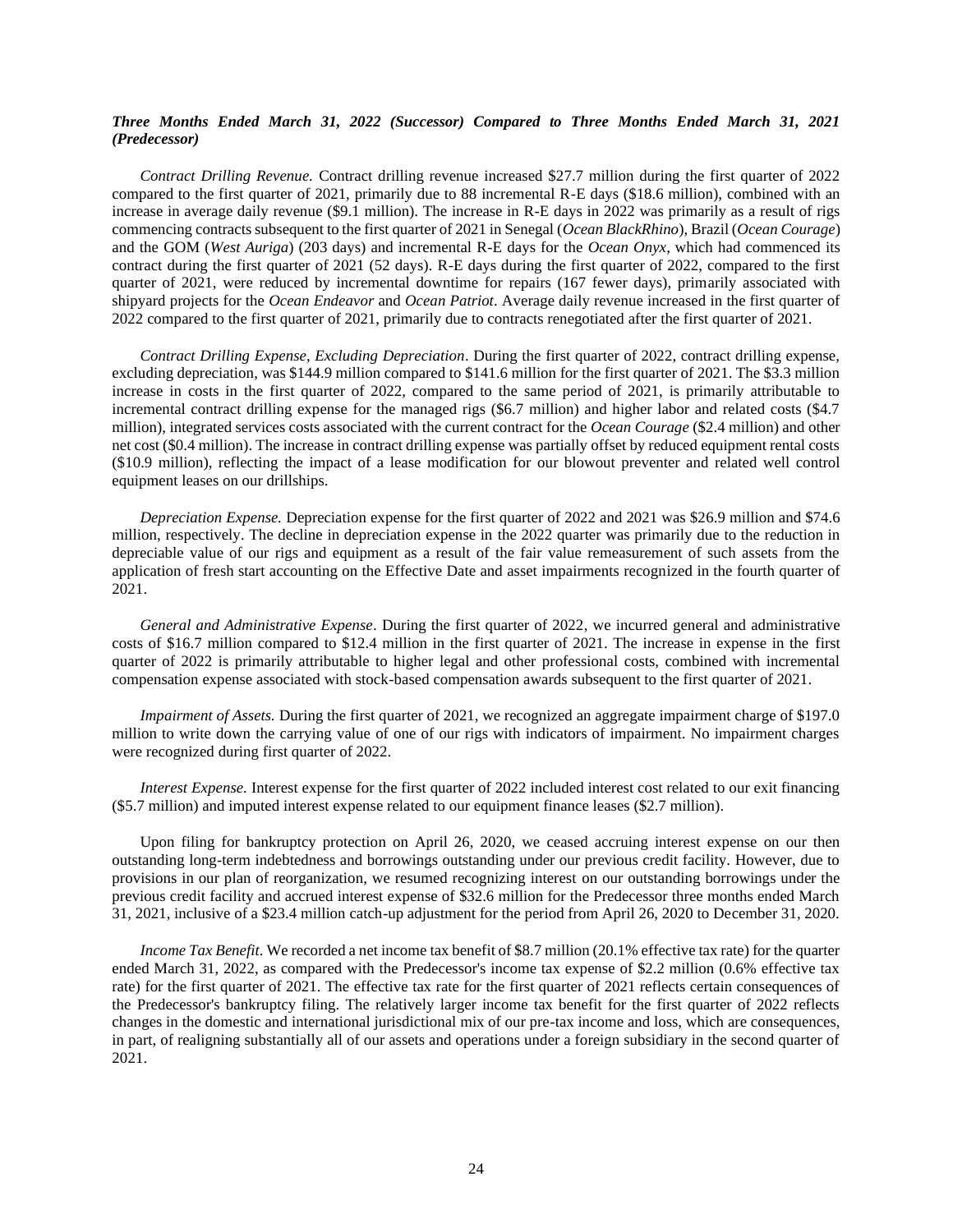## **Liquidity and Capital Resources**

We have available a senior secured revolving credit agreement (or the Exit Revolving Credit Agreement) that provides for a \$400.0 million senior secured revolving credit facility with a \$100.0 million sublimit for the issuance of letters of credit thereunder (or the Exit RCF). At May 6, 2022, we had borrowings of \$103.5 million outstanding under the Exit RCF and had utilized \$24.1 million for the issuance of letters of credit. As of May 6, 2022, approximately \$275.9 million was available for borrowings or the issuance of letters of credit under the Exit RCF. However, the availability of borrowings and letters of credit under the Exit RCF is subject to the satisfaction of certain conditions (as specified in the Exit Revolving Credit Agreement), including restrictions on borrowings.

In addition, we have approximately \$39.7 million in the form of delayed draw note commitments that may be issued as additional First Lien Notes, none which had been issued as of May 6, 2022.

We have also historically relied on our cash flows from operations and cash reserves to meet our liquidity needs, which primarily include funding of our working capital requirements and capital expenditures, as well as the servicing of our debt repayments and interest payments. As of May 6, 2022, all of our rigs, excluding managed rigs, are owned and operated, directly or indirectly, by DFAC. Our management has determined that we will permanently reinvest foreign earnings, which restricts the ability to utilize cash flows of DFAC on a company-wide basis. To the extent possible, we expect to utilize the operating cash flows and cash reserves of DFAC and the operating cash flows available to and cash reserves of Diamond Offshore Drilling, Inc. to meet each respective entity's working capital requirements and capital commitments.

As of April 1, 2022, our contractual backlog was \$1.2 billion. At March 31, 2022, we had cash available for current operations of \$73.0 million, including \$19.2 million that is subject to restrictions pursuant to the MMSA.

## **Sources and Uses of Cash**

#### *Historical Cash Flow from Operations*

For the Successor three-month period ended March 31, 2022, our operating activities generated cash flows of \$9.1 million. Cash receipts from contract drilling services (\$199.4 million) were partially offset by cash expenditures for contract drilling, shorebase support, general and administrative costs, cash collateral requirements and cash income taxes paid (\$190.3 million).

Cash outlays for capital expenditures and finance lease obligations during the first three months of 2022 aggregated \$20.0 million and \$3.8 million, respectively. Asset sales, including the sale of the *Ocean Valor*, generated cash proceeds of \$5.0 million during the same period. We borrowed \$20.0 million under the Exit RCF during the first three months of 2022.

For the Predecessor three-month period ended March 31, 2021, cash outlays for contract drilling, shorebase support, and general and administrative costs (\$137.1 million), professionals in connection with our bankruptcy filing (\$35.3 million) and cash income taxes, net (\$3.3 million) more than offset cash receipts from contract drilling services (\$126.5 million).

Cash outlays for capital expenditures aggregated \$40.6 million for the first three months of 2021, while proceeds from asset sales, including the sales of the *Ocean America* and *Ocean Rover*, were \$7.4 million during the same period.

#### *Upgrades and Other Capital Expenditures*

As of the date of this report, we expect cash capital expenditures for 2022 to be approximately \$54 million to \$60 million pursuant to our capital maintenance programs.

#### *Other Obligations*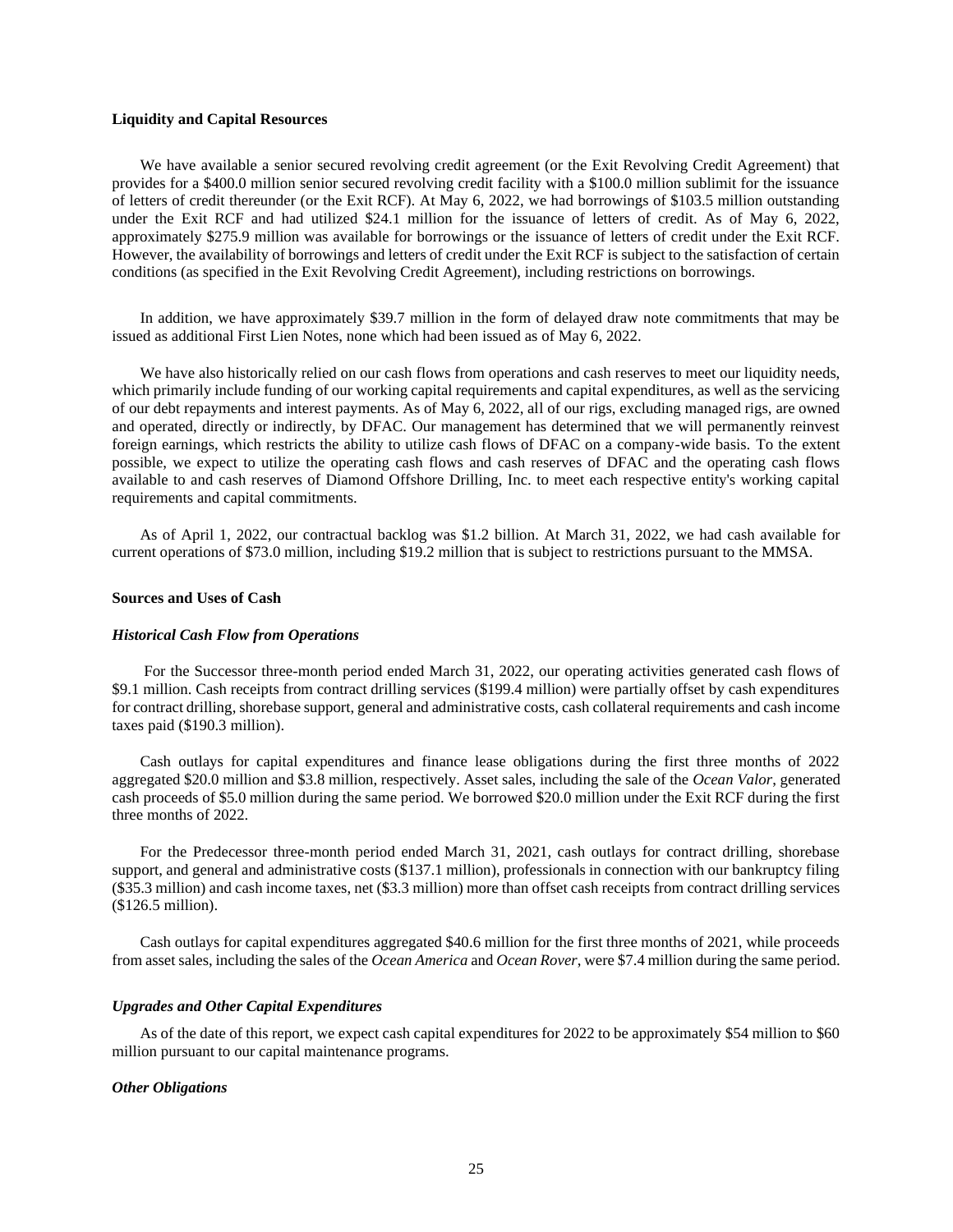As of March 31, 2022, the total net unrecognized tax benefits related to uncertain tax positions that could result in a future cash payment was \$42.7 million. Due to the high degree of uncertainty regarding the timing of future cash outflows associated with the liabilities recognized in these balances, we are unable to make reasonably reliable estimates of the period of cash settlement with the respective taxing authorities.

### *Other Commercial Commitments - Letters of Credit*

See Note 8 "Commitments and Contingencies*"* to our unaudited condensed consolidated financial statements included in Item 1 of Part I of this report for a discussion of certain of our other commercial commitments.

### **Forward-Looking Statements**

We or our representatives may, from time to time, either in this report, in periodic press releases or otherwise, make or incorporate by reference certain written or oral statements that are "forward-looking statements" within the meaning of Section 27A of the Securities Act of 1933, as amended (or the Securities Act) and Section 21E of the Securities Exchange Act of 1934, as amended (or the Exchange Act). All statements other than statements of historical fact are, or may be deemed to be, forward-looking statements. Forward-looking statements include, without limitation, any statement that may project, indicate or imply future results, events, performance or achievements, and may contain or be identified by the words "expect," "intend," "plan," "predict," "anticipate," "estimate," "believe," "should," "could," "would," "may," "might," "will," "will be," "will continue," "will likely result," "project," "forecast," "budget" and similar expressions. In addition, any statement concerning future financial performance (including, without limitation, future revenues, earnings or growth rates), ongoing business strategies or prospects, and possible actions taken by or against us, which may be provided by management, are also forward-looking statements as so defined. Statements made by us in this report that contain forward-looking statements may include, but are not limited to, information concerning our possible or assumed future results of operations and statements about the following subjects:

- the effects of our former bankruptcy proceedings on our operations, including our relationships with employees, regulatory authorities, customers, suppliers, banks, insurance companies and other third parties, and agreements;
- strategic alternatives to maximize shareholder value, potential actions our Board of Directors may or may not take in connection therewith, the process and timetable for such exploration and any future public comments regarding such matters;
- market conditions and the effect of such conditions on our future results of operations;
- sources and uses of and requirements for financial resources and sources of liquidity;
- customer spending programs;
- business plans or financial condition of our customers, including with respect to or as a result of the COVID-19 pandemic;
- duration and impacts of the COVID-19 pandemic, including new variants of the virus, lockdowns, reopenings and any other related actions taken by businesses and governments the offshore drilling industry and on our business, operations, supply chain and personnel, financial condition, results of operations, cash flows and liquidity;
- expectations regarding our plans and strategies, including plans, effects and other matters relating to the COVID-19 pandemic and any new variants;
- contractual obligations and future contract negotiations;
- interest rate and foreign exchange risk and the transition away from LIBOR;
- operations outside the United States;
- geopolitical events and risks including Russia's invasion of Ukraine and related sanctions;
- business strategy;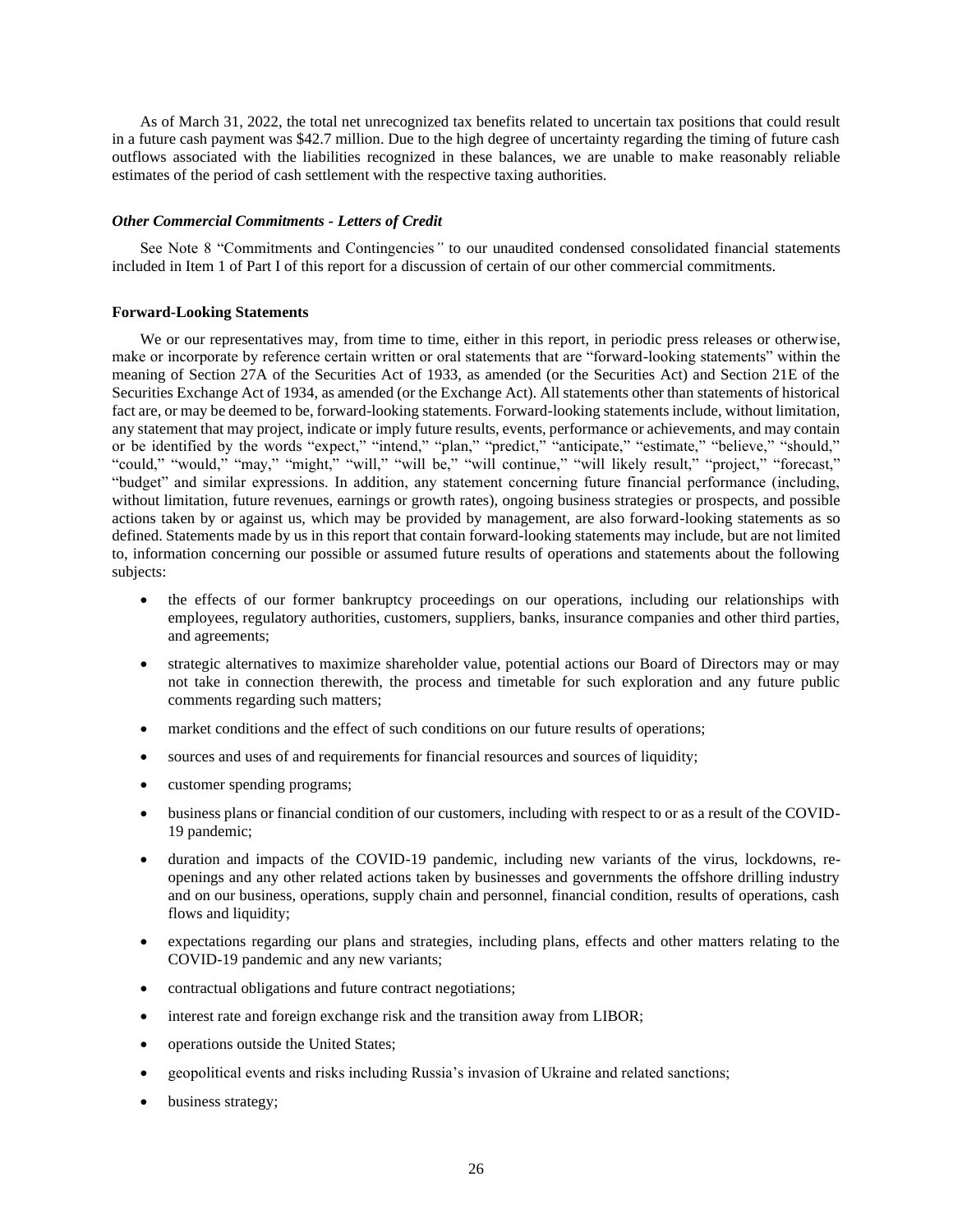- growth opportunities;
- competitive position including, without limitation, competitive rigs entering the market;
- expected financial position and liquidity;
- cash flows and contract backlog;
- idling drilling rigs or reactivating stacked rigs;
- future amounts payable by a customer in the form of a guarantee of gross margin to be earned on future contracts or by direct payment, pursuant to terms of an existing contract, including the timing of such payments;
- outcomes of litigation and legal proceedings;
- financing plans;
- market outlook;
- commodity prices;
- economic trends or developments with respect to inflation or interest rates;
- tax planning;
- changes in tax laws and policies or adverse outcomes resulting from examination of our tax returns;
- debt levels and the impact of changes in the credit markets;
- budgets for capital and other expenditures;
- contractual obligations related to our Well Control Equipment services agreement and potential exercise of the purchase option at the end of the original lease term;
- the MMSA with an offshore drilling company and future management and marketing services thereunder;
- timing and duration of required regulatory inspections for our drilling rigs and other planned downtime;
- process and timing for acquiring regulatory permits and approvals for our drilling operations;
- timing and cost of completion of capital projects;
- delivery dates and drilling contracts related to capital projects;
- plans and objectives of management;
- scrapping retired rigs;
- asset impairments and impairment evaluations;
- assets held for sale:
- our internal controls and internal control over financial reporting;
- performance of contracts;
- compliance with applicable laws; and
- availability, limits and adequacy of insurance or indemnification.

These types of statements are based on current expectations about future events and inherently are subject to a variety of assumptions, risks and uncertainties, many of which are beyond our control, that could cause actual results to differ materially from those expected, projected or expressed in forward-looking statements. These risks and uncertainties include, among others, those described or referenced in Item 1A, "Risk Factors" in our Annual Report on Form 10-K for the year ended December 31, 2021, as amended by Amendment No. 1 on Form 10-K/A.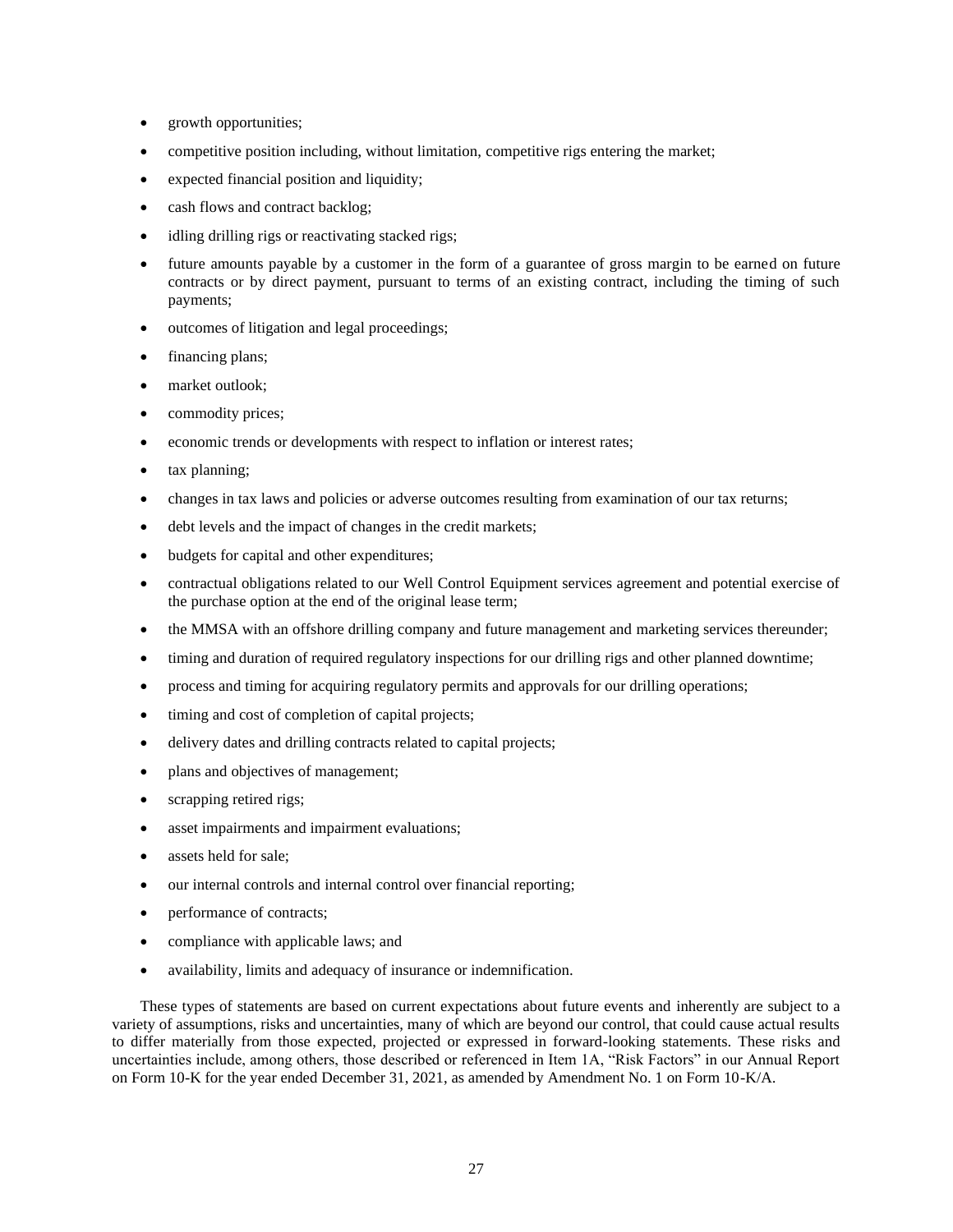The risks and uncertainties referenced above are not exhaustive. Other sections of this report and our other filings with the Securities and Exchange Commission include additional factors that could adversely affect our business, results of operations and financial performance. Given these risks and uncertainties, investors should not place undue reliance on forward-looking statements. Forward-looking statements included in this report speak only as of the date of this report. We expressly disclaim any obligation or undertaking to release publicly any updates or revisions to any forward-looking statement to reflect any change in our expectations or beliefs with regard to the statement or any change in events, conditions or circumstances on which any forward-looking statement is based. In addition, in certain places in this report, we may refer to reports published by third parties that purport to describe trends or developments in energy production or drilling and exploration activity. While we believe that these reports are reliable, we have not independently verified the information included in such reports. We specifically disclaim any responsibility for the accuracy and completeness of such information and undertake no obligation to update such information.

## <span id="page-27-0"></span>**ITEM 3. Quantitative and Qualitative Disclosures About Market Risk.**

The information included in this Item 3 constitutes "forward-looking statements" for purposes of the statutory safe harbor provided in Section 27A of the Securities Act and Section 21E of the Exchange Act. See "Management's Discussion and Analysis of Financial Condition and Results of Operations – Forward-Looking Statements" in Item 2 of Part I of this report.

*Interest Rate Risk*. We have exposure to interest rate risk on our debt instruments arising from changes in the level or volatility of interest rates. As of March 31, 2022, our variable interest rate debt included \$103.5 million of outstanding borrowings under the Exit RCF, \$6.1 million for the issuance of letters of credit under the Exit RCF and \$100.0 million outstanding under our senior secured term loan agreement we entered into on the Effective Date. At this level of variable-rate debt, the impact of a 100-basis point increase in market interest rates would not have a material effect (estimated \$2.1 million increase in interest expense on an annualized basis). Our 9.00%/11.00%/13.00% Senior Secured First Lien PIK Toggle Notes due 2027 have been issued at fixed rates, and as such, interest expense would not be impacted by interest rate shifts.

There were no other material changes in our market risk components for the three months ended March 31, 2022. See "Quantitative and Qualitative Disclosures About Market Risk" included in Item 7A of our Annual Report on Form 10-K for the year ended December 31, 2021, as amended by Amendment No. 1 on Form 10-K/A, for further information.

#### <span id="page-27-1"></span>**ITEM 4. Controls and Procedures.**

We maintain a system of disclosure controls and procedures that are designed to ensure that information required to be disclosed by us in reports that we file or submit under the federal securities laws, including this report, is recorded, processed, summarized and reported on a timely basis. These disclosure controls and procedures include controls and procedures designed to ensure that information required to be disclosed by us under the federal securities laws is accumulated and communicated to our management on a timely basis to allow decisions regarding required disclosure.

Our Chief Executive Officer (or CEO) and Chief Financial Officer (or CFO) participated in an evaluation by our management of the effectiveness of our disclosure controls and procedures (as defined in Exchange Act Rules 13a-15(e) and 15d-15(e)) as of March 31, 2022. Based on their participation in that evaluation, our CEO and CFO concluded that our disclosure controls and procedures were effective as of March 31, 2022.

There were no changes in our internal control over financial reporting identified in connection with the foregoing evaluation that occurred during our first fiscal quarter of 2022 that have materially affected, or are reasonably likely to materially affect, our internal control over financial reporting.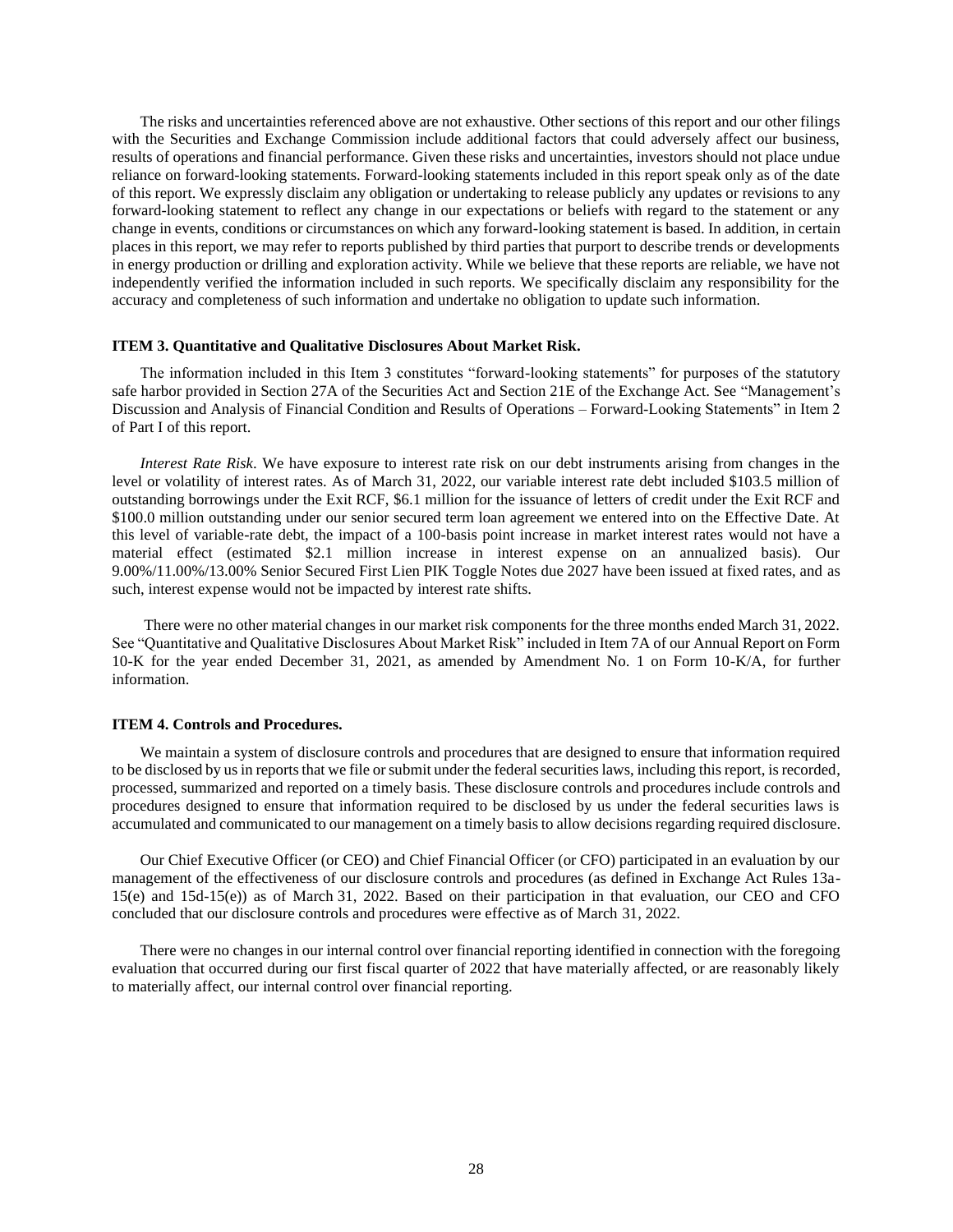# <span id="page-28-0"></span>**PART II. OTHER INFORMATION**

#### <span id="page-28-1"></span>**ITEM 1. Legal Proceedings.**

Information related to certain legal proceedings is included in Note 8 "Commitments and Contingencies" to our unaudited condensed consolidated financial statements included in Item 1 of Part I of this report, which is incorporated herein by reference.

## <span id="page-28-2"></span>**ITEM 1A. Risk Factors.**

Our Annual Report on Form 10-K for the year ended December 31, 2021, as amended by Amendment No. 1 on Form 10-K/A, includes a detailed discussion of certain material risk factors facing the Company. The risk factors included under Item 1A of our Annual Report on Form 10-K for the year ended December 31, 2021, as amended by Amendment No. 1 on Form 10-K/A, are incorporated herein by reference. No material changes have been made to such risk factors as of March 31, 2022.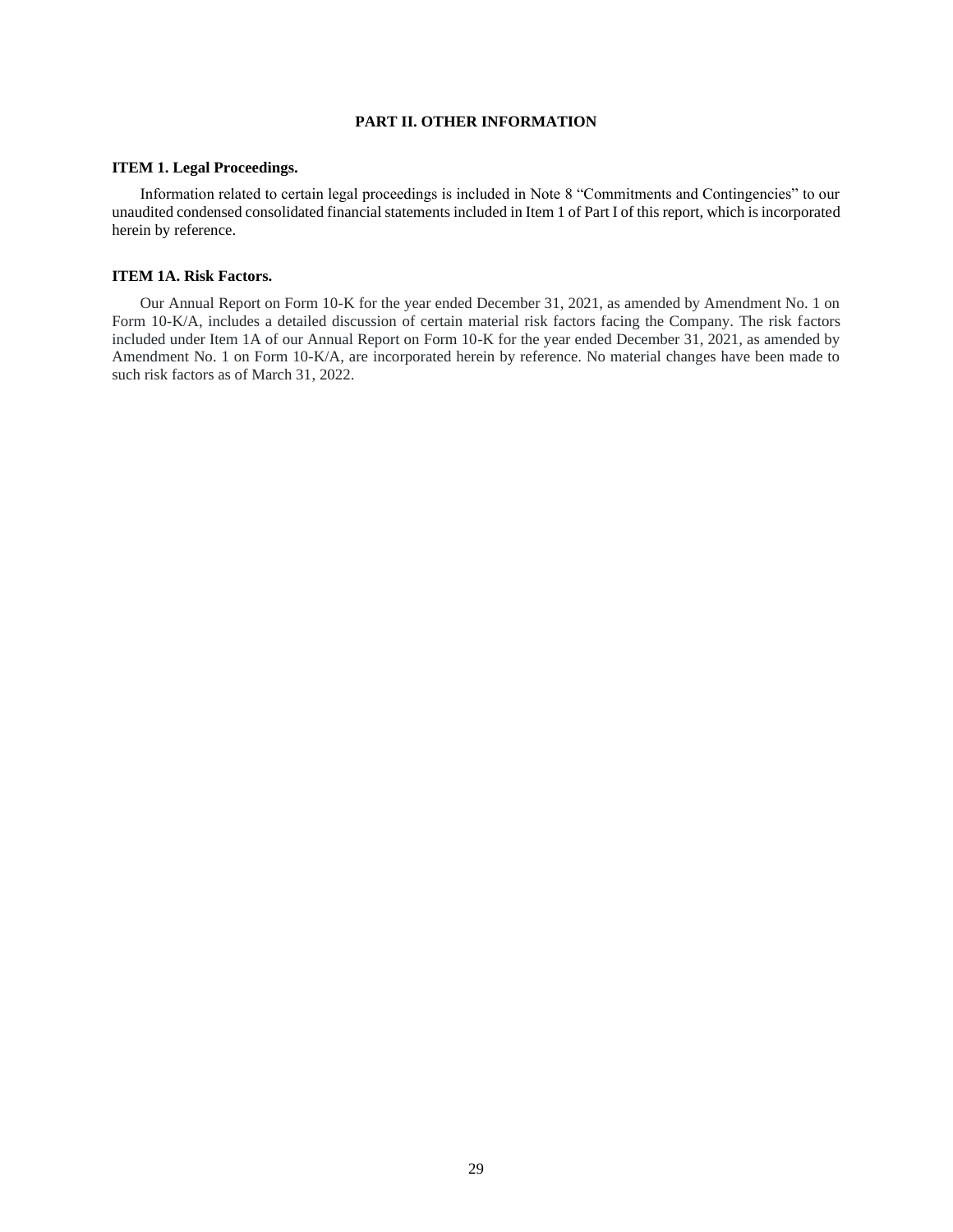# <span id="page-29-0"></span>**ITEM 6. Exhibits.**

| Exhibit No. | Description of Exhibit                                                                                                                                                                                                             |
|-------------|------------------------------------------------------------------------------------------------------------------------------------------------------------------------------------------------------------------------------------|
| 3.1         | Third Amended and Restated Certificate of Incorporation of Diamond Offshore Drilling, Inc.<br>(incorporated by reference to Exhibit 3.1 to our Current Report on Form 8-K filed on April 29, 2021).                                |
| 3.2         | Second Amended and Restated Bylaws of Diamond Offshore Drilling, Inc. (incorporated by reference to<br>Exhibit 3.2 to our Current Report on Form 8-K filed on April 29, 2021).                                                     |
| $10.1*$     | Amendment No. 1, dated as of February 10, 2022, to Restricted Stock Award Agreement, dated as of<br>May 8, 2021, between Diamond Offshore Drilling, Inc. and Bernie Wolford, Jr. with respect to the<br>performance-vesting award. |
| $31.1*$     | Rule 13a-14(a) Certification of the Chief Executive Officer.                                                                                                                                                                       |
| $31.2*$     | Rule 13a-14(a) Certification of the Chief Financial Officer.                                                                                                                                                                       |
| $32.1*$     | Section 1350 Certification of the Chief Executive Officer and Chief Financial Officer.                                                                                                                                             |
| $101.$ INS* | Inline XBRL Instance Document - the instance document does not appear in the Interactive Data File<br>because its XBRL tags are embedded within the Inline XBRL document.                                                          |
| $101.SCH*$  | Inline XBRL Taxonomy Extension Schema Document.                                                                                                                                                                                    |
| $101.CAL*$  | Inline XBRL Taxonomy Calculation Linkbase Document.                                                                                                                                                                                |
| $101.LAB*$  | Inline XBRL Taxonomy Label Linkbase Document.                                                                                                                                                                                      |
| 101.PRE*    | Inline XBRL Presentation Linkbase Document.                                                                                                                                                                                        |
| $101.DEF*$  | Inline XBRL Definition Linkbase Document.                                                                                                                                                                                          |
| $104*$      | The cover page of our Quarterly Report on Form 10-Q for the quarter ended March 31, 2022, formatted<br>in Inline XBRL (included with the Exhibit 101 attachments).                                                                 |
|             |                                                                                                                                                                                                                                    |

\* Filed or furnished herewith.